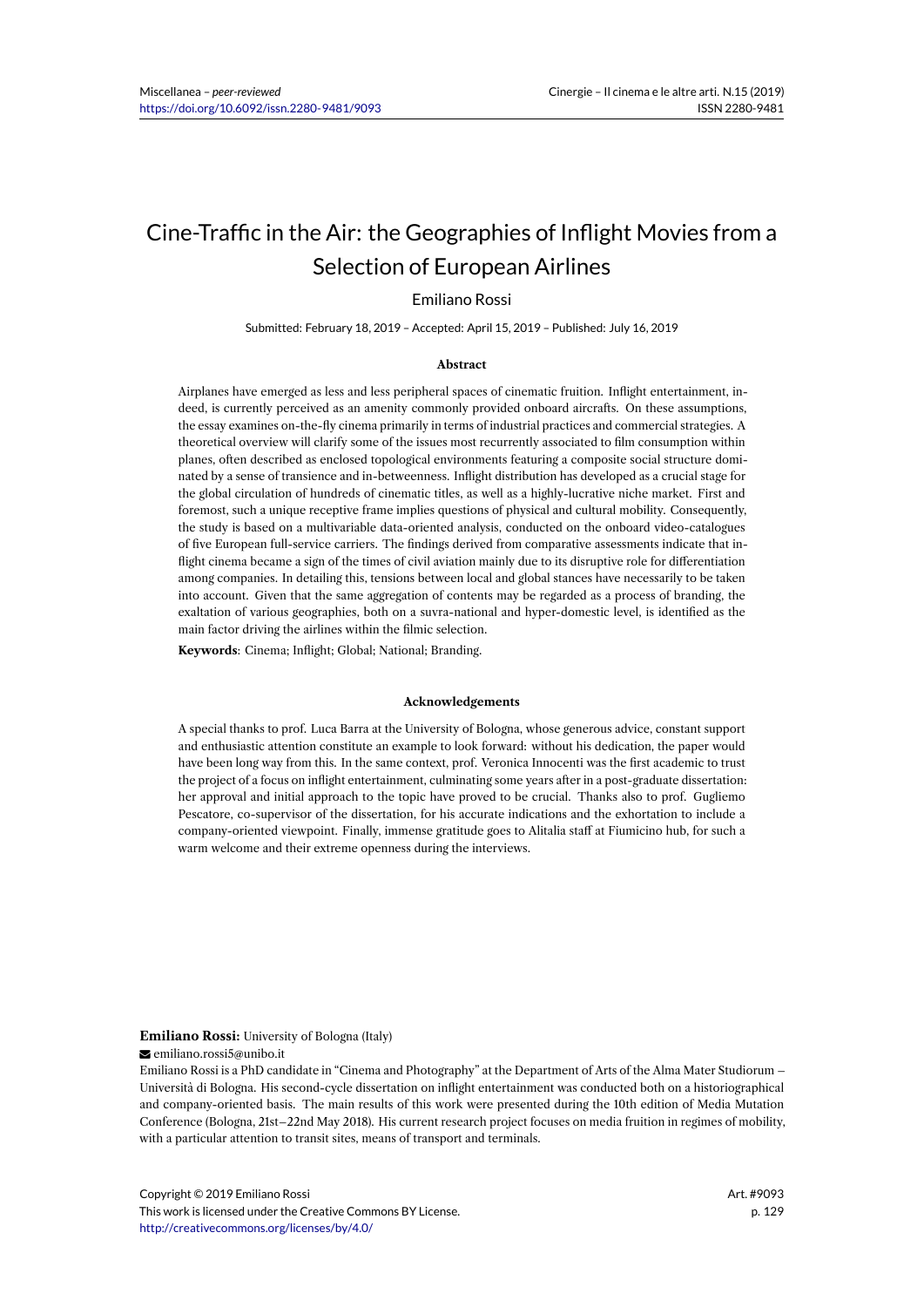## **1 Airplane mode: a theoretical overview**

The hold door is secured, passengers are requested to fasten their seatbelts, the engines drone prior to take off: aerial cruising has progressively rooted as a somehow accustomed experience, perceived with the same naturalness permeating the human attitude upon a vast range of technological interventions in everyday life. Whether this sense of familiarity aboard commercial aircrafts should also be attributed to the presence of inflight entertainment is still to be verified. What is more certain is that, finally free from the habitual hassles, the few hours in the sky provide an unparalleled sequence of spare moments and a rare opportunity to unplug, although the on-going expansion of air-to-ground and satellite based wi-fi systems designed for on-the-fly consumption is gradually re-delineating the contours of what has long been regarded — and repeatedly acclaimed — as an unattainable reserve of quiet (Gemini 2008; Iyer 2011). Hence, it is not a case that, in his essay dedicated to the pervasiveness of entertainment in contemporary society (2003), Wolf noticed that the choice of a certain airline implies also the decision on how to spend each's own time, assumption which the carriers themselves promptly integrated within their commercial positioning and corporate strategy. Accordingly, it should not appear improper to include aeronautical cabins among those environments of communication recurrently indicated as the agents of the advance of globalization (Appadurai 1996; Tomlinson 1999).

Today, indeed, civil aviation does not exclusively deal with the movement of travellers: air traffic also entails the circulation of a conspicuous sample of audiovisual material, diffused to customers during medium and long-haul flights via over-the-head monitors, seatback screens or, more rarely, on portable electronic gadgets. Fluxes of crowds, handling of goods, transmission of stories: aircrafts have mutated into special *loci* of video-filmic exposure, modern access points to images, in parallel with the relocation of cinema devices (and related digital platforms) in once uncontaminated settings (Casetti 2008, 2012 and 2015; cf. also Mingo 2003). Besides, several common qualities have regularly been recognised to cinema and aviation as two somehow interconnected entities, from a multitude of different levels (cf. Groening 2013; Iordanova 2017; Phalen 2012). They are *vectors* and *vehicles* of movement, globalization and, to some extent, of over-the-border mobility, tailoring an experience of transit within spaces of flow made of velocity, immateriality and imageries (Castells 1996; Virilio 1995). Indeed, it is believed that in the case of aeroplanes it was the seventh art to re-establish a sense of dynamism inside the cabin, activating a panoply of alternate temporalities by virtue of its constituent *in motion* pictures (Groening 2014b).

The aim of this paper is to assess the assortment of global and local cinemas within a selection of inflight entertainment videocatalogues, in consistency with precise branding techniques. In particular, a brief theoretical framework will draw attention to the space-time qualities attributed to aeroplanes, crucial to speculate on the territorialisation outcomes of those film collections. The focal point of the essay will be expanded in the second section, through a commented multi-criteria analysis of the monthly programmes of five different European airlines responding to a set of pre-determined parameters. As far as multichannel and personally controlled systems are taken into account, conclusions will be derived from specific benchmarking evidence. The attempt to demonstrate how the transnational dissemination of audiovisual works relies primarily on promotional, commercial and even geopolitical compromises, rather than editorial concerns, will be fostered across the whole investigation, focusing on the supposed tension between contents driven by the paradigm of cosmopolitanism and titles credited for their regional and national calibre.

Inflight entertainment (commonly abbreviated into "IFE") has been mostly examined under the spotlight of audience studies, due to the unique fruitive assets it presupposes. Reflections on the receptive practices and the visual aspects connected to this phenomenon, as well as endeavours to model the spectatorial classes it calls into question (first of all, the ideas of "transumer" and "separated spectator") are addressed by specialised literature (Govil 2004; Groening 2013, 2014b, 2016). It is also Groening who insisted on the phased shift of aeroplanes from "multiplexes in the air" to "concentrates of console televisions and personal sonic spaces." In all respects civil jets established themselves as peculiar in-transit exhibition sites, repositories of entertainment oscillating between "home-zone" and "destination-area" (Moss, 2009). On-the-go cinema therefore became a typical component of flying, with the aircraft's headrests finally transformed into surfaces of mediatic convergence (Gitlin 2002). The celerity of this mode of transport imposes the physical confinement of passengers inside the fuselage, at an average altitude of 30.000 feet: IFE is to be primarily meant as an expedient to ease the tedium of aeroplane-users, relieving and diverting them from the psycho-corporeal discomfort endured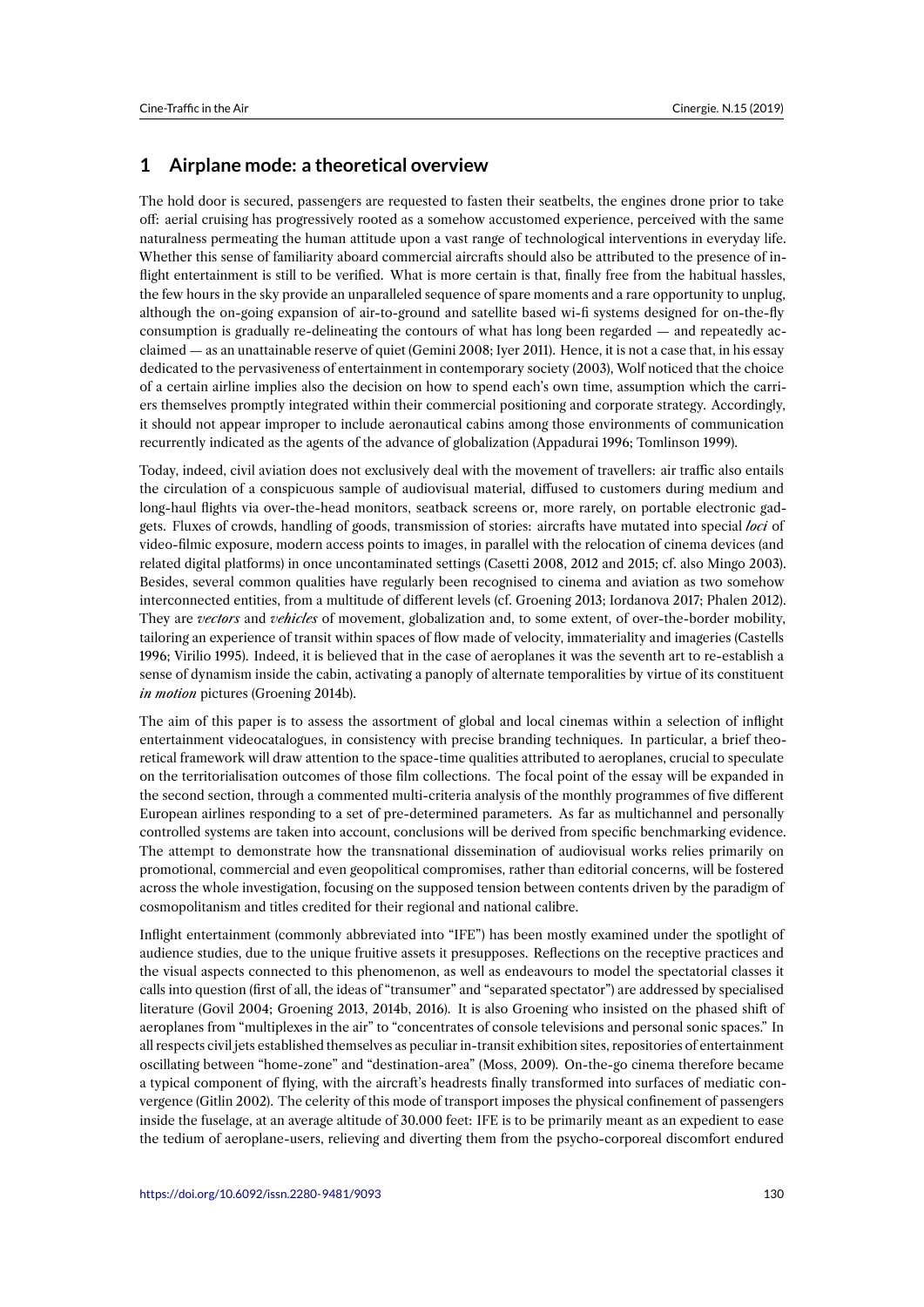during long-distance crossings, especially in an age when technical automations against atmospheric pressure fluctuations were not fully available.

The eventful timeline of in-the-air screenings dates back to the Roaring Twenties America, when in 1921 *Howdy Chicago* (director unknown), an expressly disposed mute short, was projected on a trial basis inside an Aeromarine Airways hydroplane on circle over Illinois' main metropolis. From that occasion, the trend got irreversibly launched. Eight years later TAT signed the first agreement with Universal Pictures to show on the American fleet some of the studios' A-list hits. It was not before the early Sixties that screenings were programmed over TWA's regularly scheduled transatlantic routes, following what had happened with the "enrichment activities" aboard overseas liners, ever since the time zone scheme started to synchronise the planet (Corbin 1995). It was David Flexer, the founder in 1958 of Inflight Motion Pictures, who first had the intuition to produce cinema audiences instead of leading them into the theatres: convinced that air travel was "both the most advanced form of transport and the most boring," he patented a system which enabled film reels and extractable Bell&Howell projectors to fit compactly on Boeings 797 (Volpe 2018).



Figure 1: TWA Print Advertisement, 1961 (source: airspacemag.com)

At this stage it should be made clear that the success of IFE is on the first instance to be ascribed to the technological progress that cinema of attractions implicated since its beginning, well before that aerospace engineering, pocket electronics and miniature circuits paved the path to video systems (1964), 8 mm film cassette (1971), personal embedded LCD displays (1988), live television (1996) and audio and video on demand digital interfaces (2004) (Reed 2006). Looking back at its origins, the perspective reducing IFE as a form of survival cinema which made airspace habitable and navigable (Groening 2014b) may sound hyperbolic. However, it is not surprising that eminent thinkers suggest an association between the cabin forced immobilism and the vi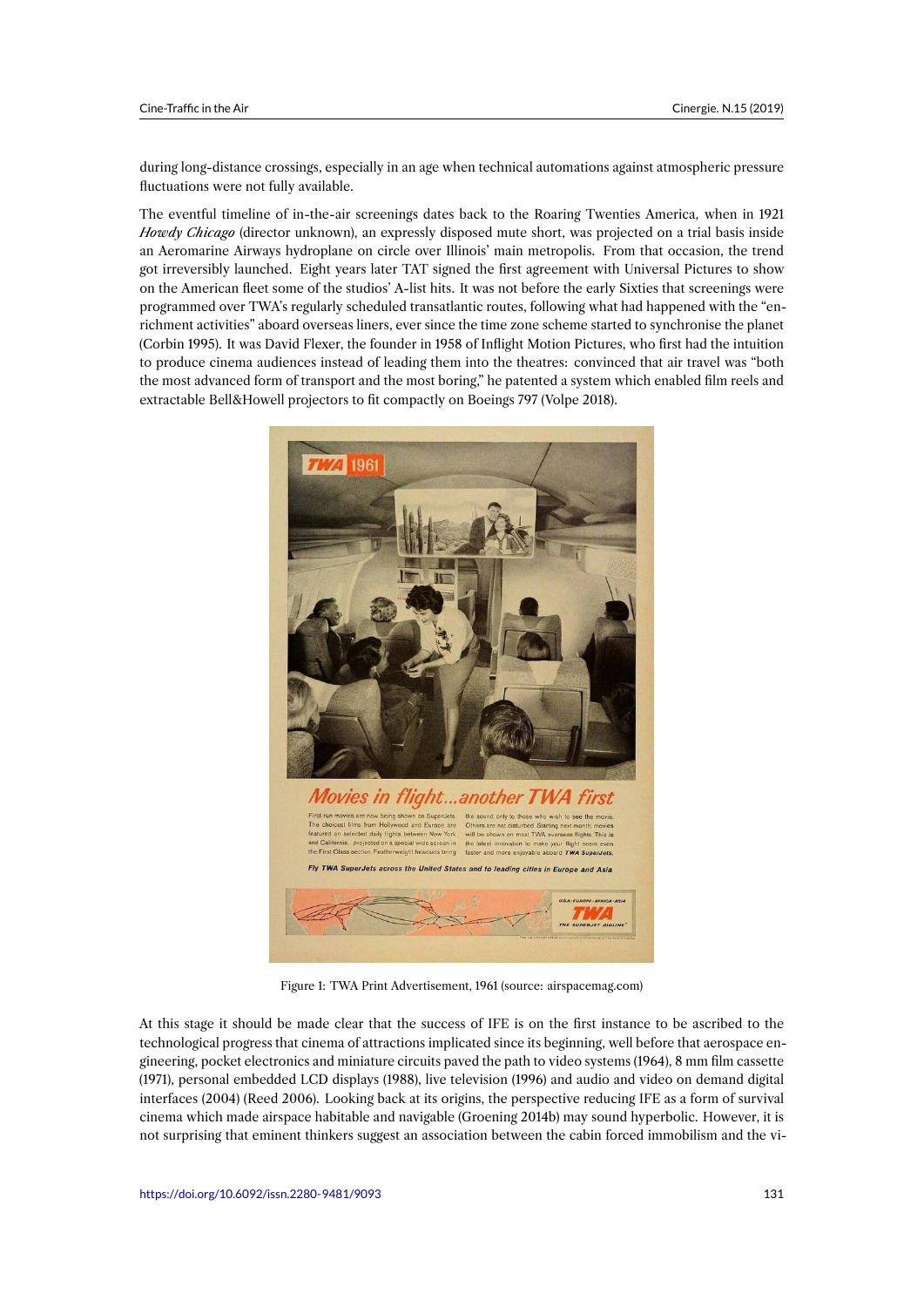sual expansivity of IFE, with the consequent refunctionalisation of a dead time span. Among the many, Virilio (1977, 1994 and 1997) worked on the figure of the "terminal citizen" and on the concept of "teletopia" alongside carceral technologies, while Augé (1995, 1997 and 2009) concentrated on authority degrees and conditional freedom within transport environments.

The room constraints of Flexer's apparatuses no longer concern the distributors of airborne films. Because of the advancements in avionics, in the contemporary scenario everything is delivered digitally to the fuselage servers. Hence, today airplane companies can rely on a sophisticated media service, forging the emersion of a specialized multibillion industry (Durston 2017). Currently, IFE in its broadest conception includes films, tv-like contents, videogames, music, e-books, animated geolocation maps and a plethora of additional amenities (Fuhrt, 2008), to the point that airlines came to be the final players of an extremely complex production and distribution chain which involves manufacturers, content providers, dealers and editors. As IFE video hardware got more sophisticated and capable of storing vast libraries of contents on demand, the business of sourcing, screening and curating the whole variety of this offering has arisen also due to the interests of the national film committees (Seguin 2007).

"The installations needed for the accelerated circulation of passengers and goods (high-speed roads and railways, interchanges, airports) are just as much non-places as the means of transport themselves […]" (Augé 1995: 34): in the backdrop of Foucault's heterotopias, the highly symbolic nature of airplanes lead them to be variously defined as non-places, inter-/hyper-/counter-spaces, *terrain vague*, interstices (Gasparini 1998). The various perspectives by which the ecological connotations of aircrafts have been approached seem all to revolve around their structure of elsewhere, threshold of the modern era and putative agents of an autonomous temporality, strongly flattened on the *hic et nunc* of flyers (Pagano 2011). And as far as IFE is concerned, the scene appears increasingly intricate: in-the-air cinema may indeed act as a form of hypertopia within a heterotopic *milieu* (Casetti 2015), an *enclave* subject to a space-time short circuit.

It is the effect of self-relativization often ascertained amid the visitors of those spatial grey areas to be here emphasized, especially for the idiosyncratic mental response it originates within such aggregates of moving crowds. The territorial and psychological liminality of captive passengers is quintessential to outline the singular status of media viewership observable aboard scheduled flights. In fact, as noted by Groening (2014a), the transcendence of the "sense of place" (Meyrowitz 1985) seems to raise an emotional intensification among travellers: accordingly, the prevalence of certain genres within on-the-fly video collections should be scrutinized also in terms of such a topical mood disposition. It is yet to be determined whether the presence of cinema and television does definitely subvert the presumed identity emptiness that long was imputed to vectors (Augé 2009). Despite the space-qualifying results that screens may stimulate within the different venues where they get housed, what is more evident is that IFE ended up organizing and narrating the anonymity of a self-contained temporal window and geographical capsule. Through an analysis of a number of specific cases, this research intends to shed light on the composition of IFE film catalogues, with particular concern for means of content provision, the competitive logics among airlines, their affinities with National cinemas, as well as their actions directed to reward and satisfy very diverse audiences. The final purpose is to demonstrate how the permanence of such onerous entertainment commodities within onboard services, along with the growth forecasts of the entire industry, can no more be dismissed in full as an ancillary (and negligible) extravaganza. The thesis proposed, indeed, is that IFE-related investments are primarily justified by issues such as corporate identity and image, travellers' perception and trans-territorial branding, clearly traceable in airlines' filmic selections and in the cultural patronages underlying.

## **2 Postcards from the atmosphere: an analysis of five continental onboard libraries**

The multi-layered relation between the video contents provided to travellers and the mediated geographies displayed on the screens challenges different questions, from the variable of national segmentation applicable to the flying audiences, to the opportunities of strategic development and the addressal of certain epics advantageous to the industry. To investigate on this point, the research grounds on a data sample consisting of the monthly screened cinema catalogues of five Europe-based airlines (namely Lufthansa, Air France, KLM, SAS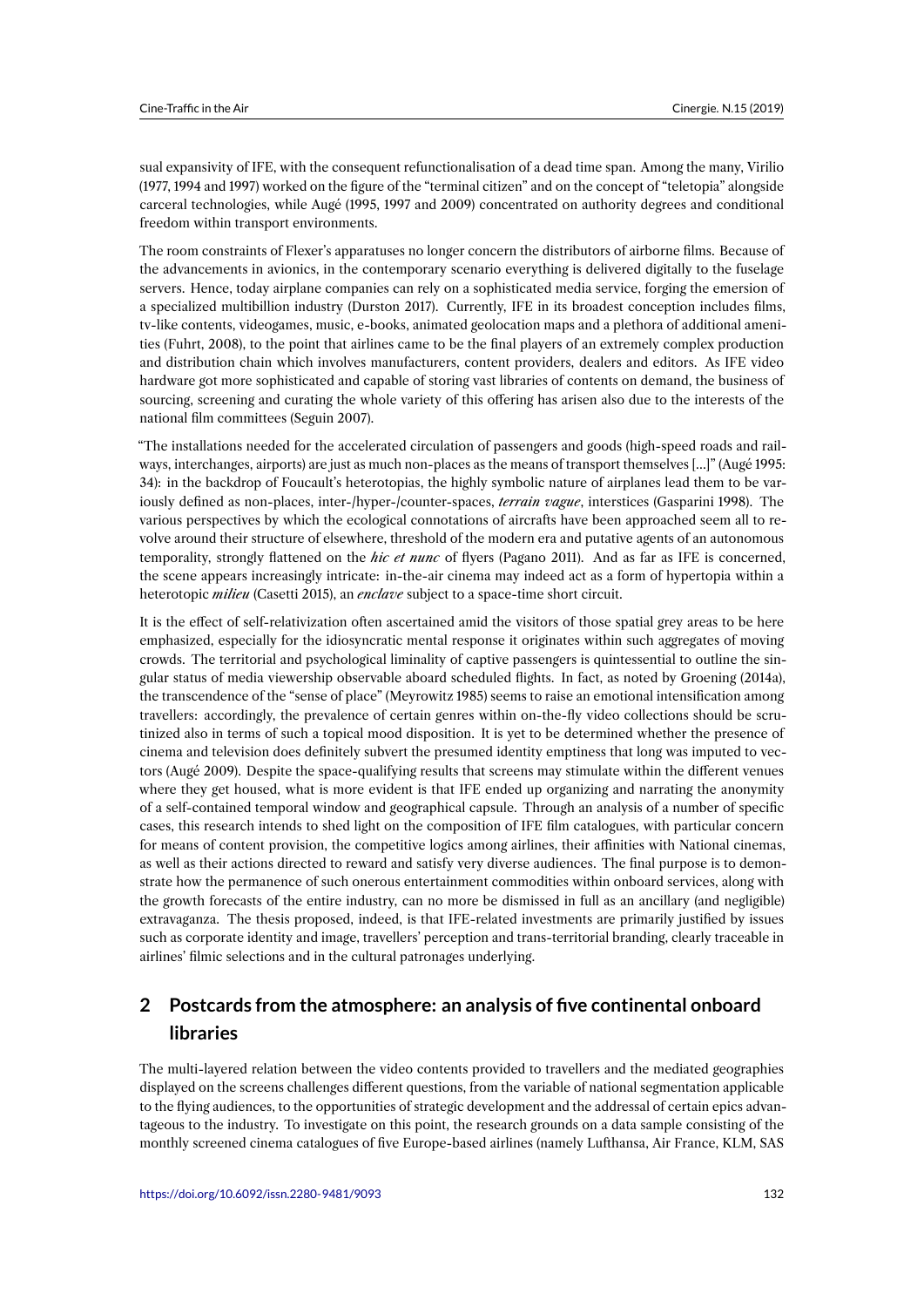and Alitalia). As shown in the listed data set, November 2018 was established as the reference month. The aforementioned companies were chosen in compliance with self-definite guidelines. Primarily, according to the applicable regulations (Button et al. 2005), they are rated as "major civil commercial airline" and included in one of the leading commercial coalitions in place among global players (Sky Team, One World, Star Alliance). The quality of their service offered onboard is also acknowledged, as certified by prizes awarded by specialized organisations (i.e. SkyTrax, Skift, APEX, Inflight). They all meet the condition of belonging to diverse continental macro-areas (central Europe, the Mediterranean, the Nordic Countries), both concerning their registration Countries and the extension of their international and transoceanic networks. In the same way, the selected airlines maintain a substantial relationship with the main affiliated States (former flag carriers and/or current beneficiaries of public capital). Finally, an additional parameter was the online availability of IFE complete schedules and/or accessibility of in-depth information for each of the companies, through digital and/or print inflight magazines and/or other in-house publications.

Furthermore, the combination of airlines advanced here complies also with the commitment to encompass a pair of parent carriers, Air France and the subsidiary KLM, as well as to enclose all three principal content service providers operating worldwide (Global Eagle, Global ONE Media, Spafax), in line with the expected outcomes about product differentiation and purchase strategies. Especially for the latter intent, the possibility to attend the Aircraft Interior Expo (Hamburg, April 2017), an annual business-oriented event partly devoted to IFE, in addition to various contacts with organisations in the sector, has proved to be fundamental in order to collate documents normally inaccessible.

For each of the investigated airlines the collection of data was limited to the whole batch of audiovisuals proposed under the classification of "cinema" by the aviation companies themselves (and their third-party programming experts), thus omitting any other video option, including television. The derived *corpus* deals exclusively with on-demand video titles viewable by means of single stand-alone rear-seat LCD displays and run individually by passengers via personal remote controls or fingertap technologies: contents transmitted on shared mainscreens mounted to the ceilings of the most outdated fuselages or delivered via streaming on travellers' electronic devices are therefore not comprised among the items considered below. Indeed, despite its exponential gain of attention within the industry (cf. Alamdari 2009; Kemp 2016), the prototype of the branded portal modelled on over-the-top platforms' systems of recommendation still appears as an ancillary feature of the case studies, due essentially to the reluctance of producers and distributors to affranchise their most profitable short-window blockbusters from fixed and securely controllable embedded monitors (Serafini 2016).

The huge economical turnover of airborne entertainment has thus gradually carved out a proper niche market, whose value is by now unparalleled within the nontheatrical and out-of-home cinema distribution share (Phalen 2012). As confidentially revealed by an inflight media executive in service for one of the examined airlines, 5% of Hollywood's total profits would derive from the rights management of onboard movies, along with sea cruises, military facilities and detention areas (personal interview, June 2017). The related industry exceeded USD 3 billion in 2017, of which almost 400 million for content licensing, with growth projections up to 70 billion USD in 2022 (SITA reports; APEX industry resources). Airspace is a further place through which films can circulate, targeting passengers *de facto* transformed into accidental spectators (Govil 2014). Accordingly, the business has facilitated Hollywood's alleged universalistic claims, resulting in an enlargement of the potential audiences, the viable exportation of audiovisuals in otherwise hardly penetrable contexts, as well as an increase in market awareness and publicity for a consistent (and notably lucrative) segment of consumers (Barry 1999). Although being a generally understudied field, the tracking of such a vast heritage of movie titles, quantifiable in 1422 unities, assumes chief importance in respect to the almost 212 million passengers carried together by the scrutinised airlines in 2018, on hundreds of routes (IATA annual audits). Those films, in fact, acquire an unexpected relevance by virtue of their extent, impact and visibility.

Getting back to the information retrieval process, this was primarily facilitated by the consultation of designated applications hosted on the observed airlines' websites.<sup>1</sup> Such IFE dedicated Internet sections are

<sup>1.</sup> Reference URLs, last accessed 20-12-18, are the following:

<span id="page-4-0"></span>https://www.lufthansa- inflightentertainment.com/en/ (Lufthansa), https://[w](#page-4-0)ww.airfrance.it/IT/it/common/ife/dispatch/all\_movies.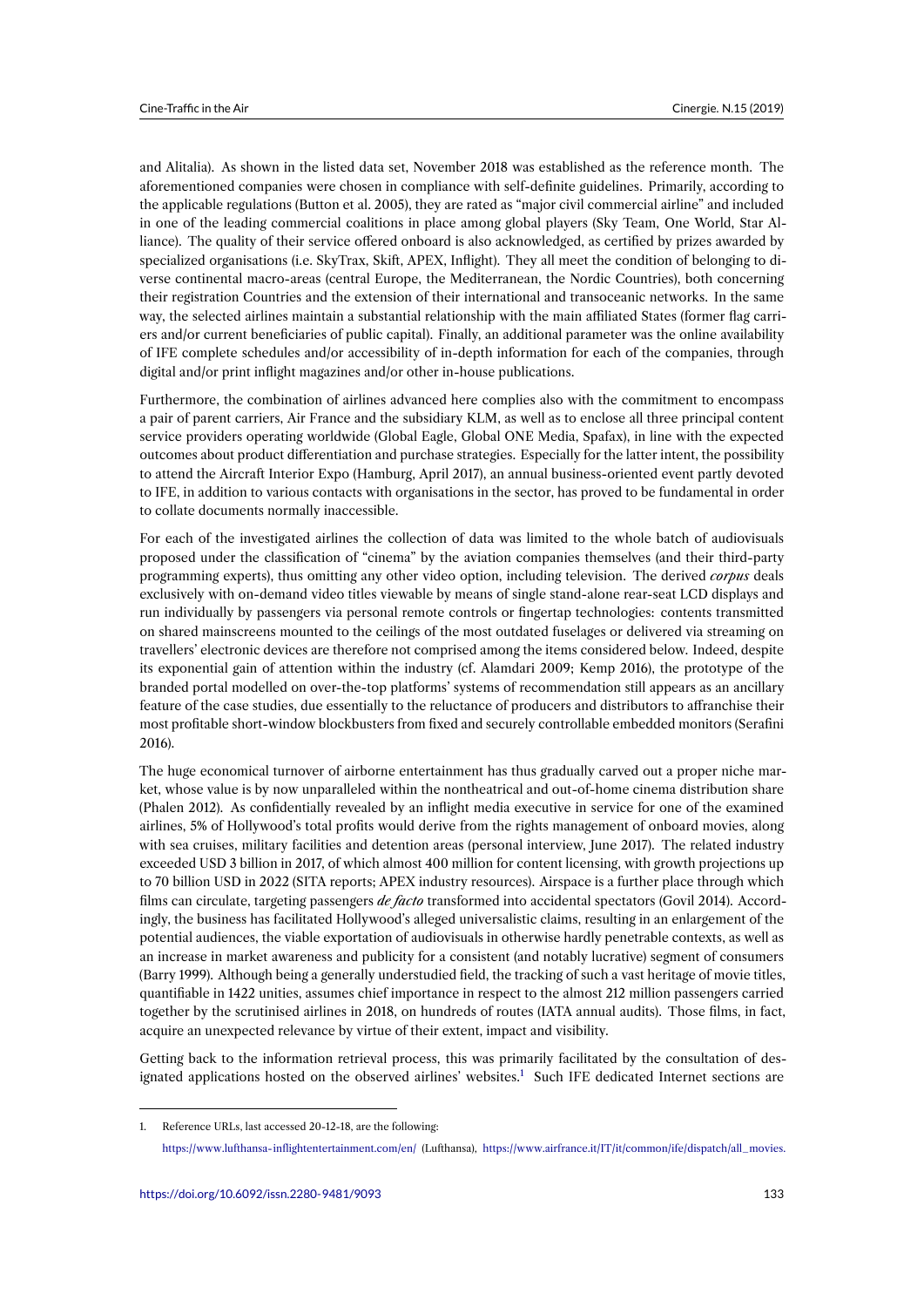marked by easy-to-navigate menus, as well as responsive design templates reproducing the architecture of the IFE computerised interfaces usable onboard the aircrafts. These full-fledged mini-sites allow passengers to learn in advance the video assortment at their disposal on their trip ("What's on my flight" button), as well as the whole fleet's programming archives, updated on a monthly basis.

When necessary, as in the case of Alitalia, the information sheets provided online have been integrated with other pertinent news supplied by transportation or programming companies. At that point, for each of the firms taken into account it became possible to map out a full picture of their cinema libraries, with a *compendium* of material ranging from movie line-ups, synopses, multilanguage versions, exact durations, credits, trailers, slideshows and critical assessments.

On a methodological side, the variables presented in the tables enclosed, treated in both volume (numerical, percent rounded to the nearest whole digit and average) and value terms, may be identified as follows:

- distribution of titles in each of the video catalogues' macro-categories scheduled by the airlines, with special emphasis on the latest additions of November 2018;
- average age of the cinematic contents, on a per category standard (the median was preferred as a more adapt statistical tool);
- distribution of titles within thematic selectors, as indexed by the carriers themselves (being the integration of a same title in more than one rubric a procedure extensively adopted, these classifiers are net of multiple occurrences and do normally differ from the ones relating to first point);
- available languages, both for audio-tracks and subtitles (combined trans-genre data);
- prevailing Countries of (co-)production, divided into relevant clusters<sup>2</sup> (significantly, not always these entries are tagged directly by the airlines; therefore, IMDb has also been checked).

For either the airline-set classifiers, the genre-like selectors, the applicable languages and subtitles or the Country of origin variables, the charts do frequently imply more than one e[n](#page-5-0)try per title (i.e. in the cases of cross-categories movies, multiple language options and/or more than one Country of production are involved). As a general rule, quantitative data are sorted in descending order, while Nation-specific language and Country of production table cells have been coloured. The entry "Others," with the corresponding specifications detailed in the related footnote, is used to refer to those classifiers connected with no more than one item within the data set of the single airlines.

Indicators have eventually been aggregated on a cross-airline level, so to obtain an overall transnational snapshot. It is worth nothing that the final computations may not be totally exhaustive: aeropolitical diplomacy, in fact, imposes to discard from any promotional media those data relating to motion pictures exclusively reserved to specific routes, also due to foreign censorship issues (Cornick 2010).

## **2.1 Lufthansa**

*Lufthansa (Germany) is part of the Lufthansa group and the Star Alliance coalition; its main content service provider is Spafax (Tenthavenue division, WPP Group).*

htm (Air France), https://entertainment.klm.com (KLM), https://inflightentertainment.sas.se/e (SAS), https://www.alitalia.com/en\_ en/fly-alitalia/in-flight/entertainment.html (Alitalia).

<sup>2.</sup> A legend of the International Naming Convention Country abbreviations used in the charts is here provided:

<span id="page-5-0"></span>AE (United Arab Emirates), AR (Argentina), AU (Australia), BE (Belgium), BF (Burkina Faso), BR (Brasil), CA (Canada), CH (Switzerland), CN (China), [CO \(Colombia\), DE \(Germany](https://entertainment.klm.com)), DK (D[enmark\), EG \(Egypt\), ES \(Spain\), FR](https://inflightentertainment.sas.se/e) (Franc[e\), GB \(United Kingdom\), HK](https://www.alitalia.com/en_en/fly-alitalia/in-flight/entertainment.html) [\(Hong Kong\), IE \(Ireland\), IN \(India\), IT \(Ita](https://www.alitalia.com/en_en/fly-alitalia/in-flight/entertainment.html)ly), JP ( Japan), KR (Korea), NG (Nigeria), NL (Netherlands), NO (Norway), RU (Russia), SE (Sweden), TN (Tunisia), US (United States of America), ZA (South Africa).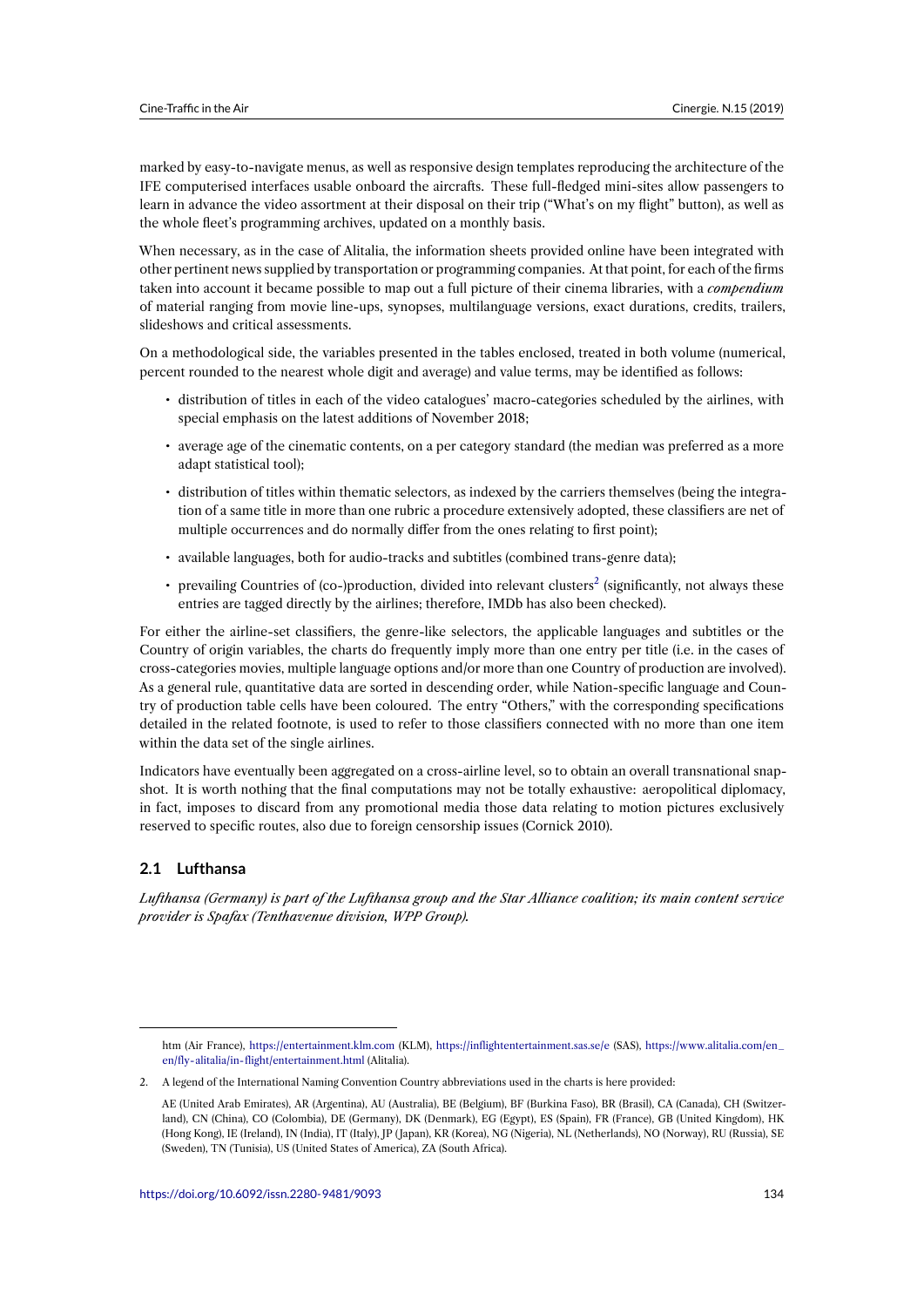#### **2.1.1 Distribution of catalogued movies within airline-set categories**

|                        | % of titles assigned the tagged category out of the<br><i>total library entries (no.)</i> | Release year:<br>median |
|------------------------|-------------------------------------------------------------------------------------------|-------------------------|
| <b>Recent Hits</b>     | 24\% (157)                                                                                | 2018                    |
| Drama                  | 18% (116)                                                                                 | 2017                    |
| Comedy                 | 12% (78)                                                                                  | 2018                    |
| Action&Thriller        | 11% (72)                                                                                  | 2017                    |
| New this Month         | 8% (52)                                                                                   | 2017                    |
| World Cinema           | 7% (45)                                                                                   | 2018                    |
| Arthouse               | $6\%$ (41)                                                                                | 2017                    |
| Euro Cinema            | 5% (32)                                                                                   | 2017                    |
| German Film            | 4% (27)                                                                                   | 2016                    |
| Family                 | $3\%$ (17)                                                                                | 2018                    |
| <b>Science Fiction</b> | $2\%$ (14)                                                                                | 2017                    |

Tab.  $1 -$  Categories percentages and release year median<sup>3</sup>

As its first priority, Lufthansa tries to comply with the promise to "offer an outstanding entertainment from the best in film and tv, worldwide" (taken from the promotional IFE trailer of November 2018) through an extensive recourse to brand-new movies not only in the "New this Month" section, but notably among the "Recent Hits" classified contents, resulting in a clear reduction of the corresponding release year median. Consequently, the library bursts with big-budget Hollywood hits and large-scale productions which traditionally intercept the preference of passengers for brand new cinema and first run films (cf. Amaro Mugnaini 2010; Kemp 2016; Ku 2018). Given the fact that in Europe, differently from the US pricing models, the main parameter to structure inflight licensing fees is the movie's date of production (in parallel to the aircraft's model and its technologies, the number of flights planned and the expected number of transmissions, cf. Hazelton 2011 and Phalen 2012), evidence suggests that Lufthansa assigns substantial allocations to its IFE program. Here, indeed, the freshness of the cinematic selection offered onboard, as displayed in tab. 1 in its median release years, is likely to justify the high expenditures in IFE of the carrier, assumption confirmed by the corporate outlooks consulted.

In addition to this, Lufthansa seems also to adopt a director-led strategy, as emerges in the Spielberg retrospective of November 2018, with the filmmaker being described in the teaser as "one of the world's best loved and most innovative storytellers." In the same way, classics like Truffaut's *Fahrenheit 451* (1966) or Hitchcock's *Strangers on a Train* (1951) could function as onboard well-wishers for the most nostalgic travellers.

#### **2.1.2 Distribution of catalogued movies within airline-set genre labels**

Tab. 2 – % of titles assigned to the tagged genre out of the total itemised genre entries (no.)

| Drama                  | 39% (116) |
|------------------------|-----------|
| Comedy                 | 26% (78)  |
| Action&Thriller        | 24% (72)  |
| Family                 | 6% (17)   |
| <b>Science Fiction</b> | 5% (14)   |

In June 2018 Lufthansa has significantly upgraded its IFE programme on long haul flights, with a roughly 30% increase in content variety based on feedback from travellers (cf. HMG monthly reports). This heterogeneity is rather detectable in the main genre labels set by the carrier on the basis of its content provider's indexing and

<sup>3.</sup> Total of titles excl. multiple occurrences: 215 [A.1], of which November 2018 new acquisitions: 52 (24%) [B.1]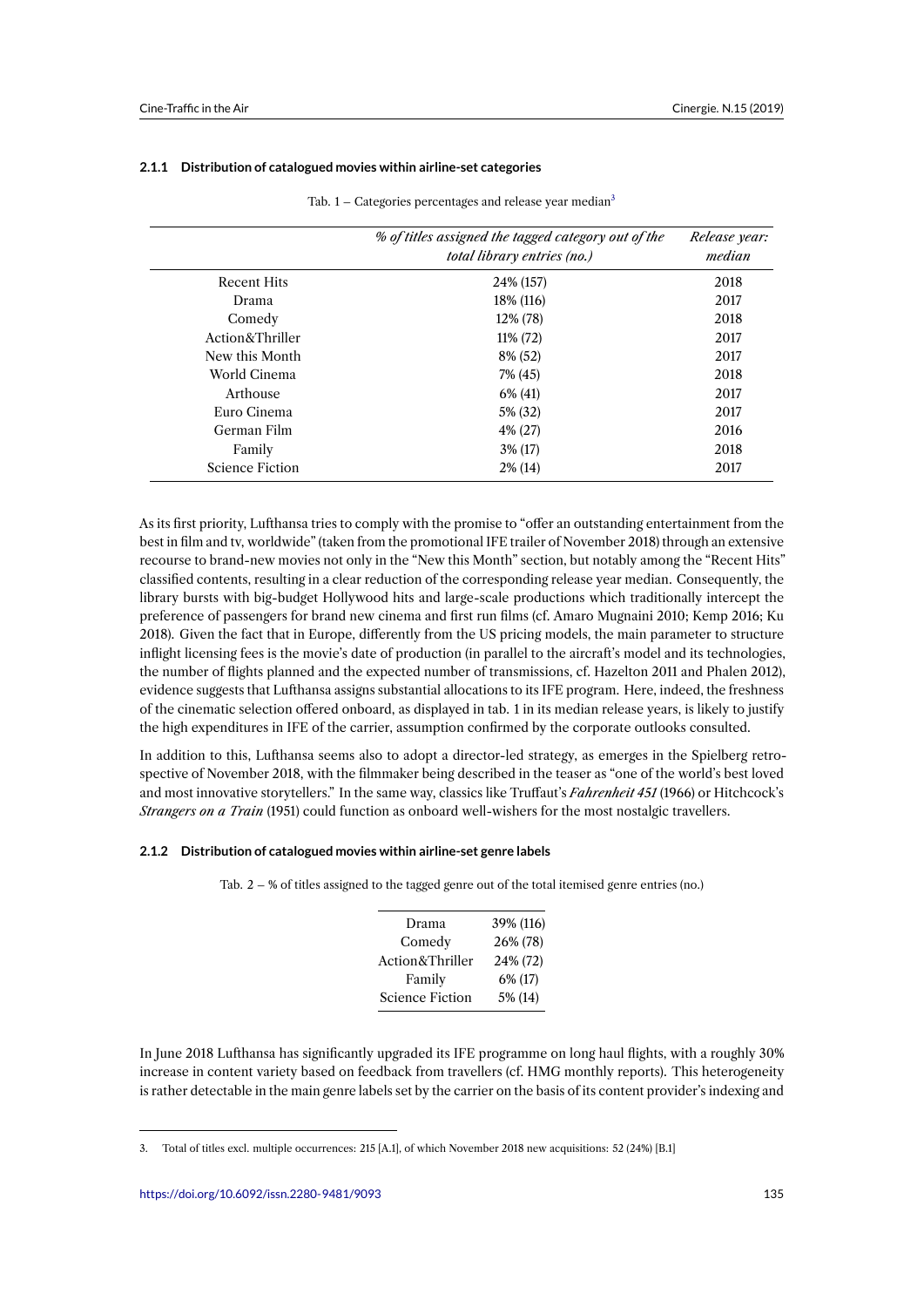tagging standards (tab. 2), on a broad balance between "Drama," "Comedy" and "Action&Thriller" categorised entries.

Assumed that airlines are called upon to scout a mix of titles to cater to the diverse needs of customers on very disparate itineraries (Hazelton 2011), the attention given by the carrier to Oriental cinema (39 of Chinese, Indian, Korean and Japanese contents) is not accidental. The Frankfurt based carrier boasts a flying network particularly developed in Eastern Nations, and its on-the-fly services are clearly projected to accommodate the passengers' most diverse cultural sensitivities (cf. tab. 4). Likewise, the incorporation among soundtrack and subtitles idioms of no fewer than three languages from China (Cantonese, Mandarin and traditional, see table below), together with Tamil and Thai, should be firstly interpreted as an attempt to design a truly multicultural library in the interest of multinational passengers. Arguably, such reduction of physical and cultural distances ends up positioning concepts of openness to the world profitable for the German carrier and the Country it represents to cultivate their network of commercial and diplomatic relationships with partner (or subordinate) economies.



Figure 2: Lufthansa World Movies Selection (capture from Lufthansa.com)

#### **2.1.3 Available languages**

Tab. 3 – % of titles available in the tagged language out of item *A.1* (no.)

|            | Soundtracks | Subtitles   |
|------------|-------------|-------------|
| German     | 71% (153)   | 11% (24)    |
| English    | 63% (134)   | 58% (126)   |
| French     | 51% (110)   | $0.5\%$ (1) |
| Italian    | 35% (75)    | $0.5\%$ (1) |
| Spanish    | 46% (98)    |             |
| Portuguese | 34% (73)    |             |
| Japanese   | 31% (67)    |             |
| Korean     | 16% (34)    |             |
| Russian    | 13% (28)    |             |
| Hindi      | 5% (11)     |             |
| Mandarin   | 5% (10)     | 10% (22)    |
| Polish     | $2\%$ (5)   |             |
| Chinese    | $2\%$ (4)   | 34% (73)    |
|            |             |             |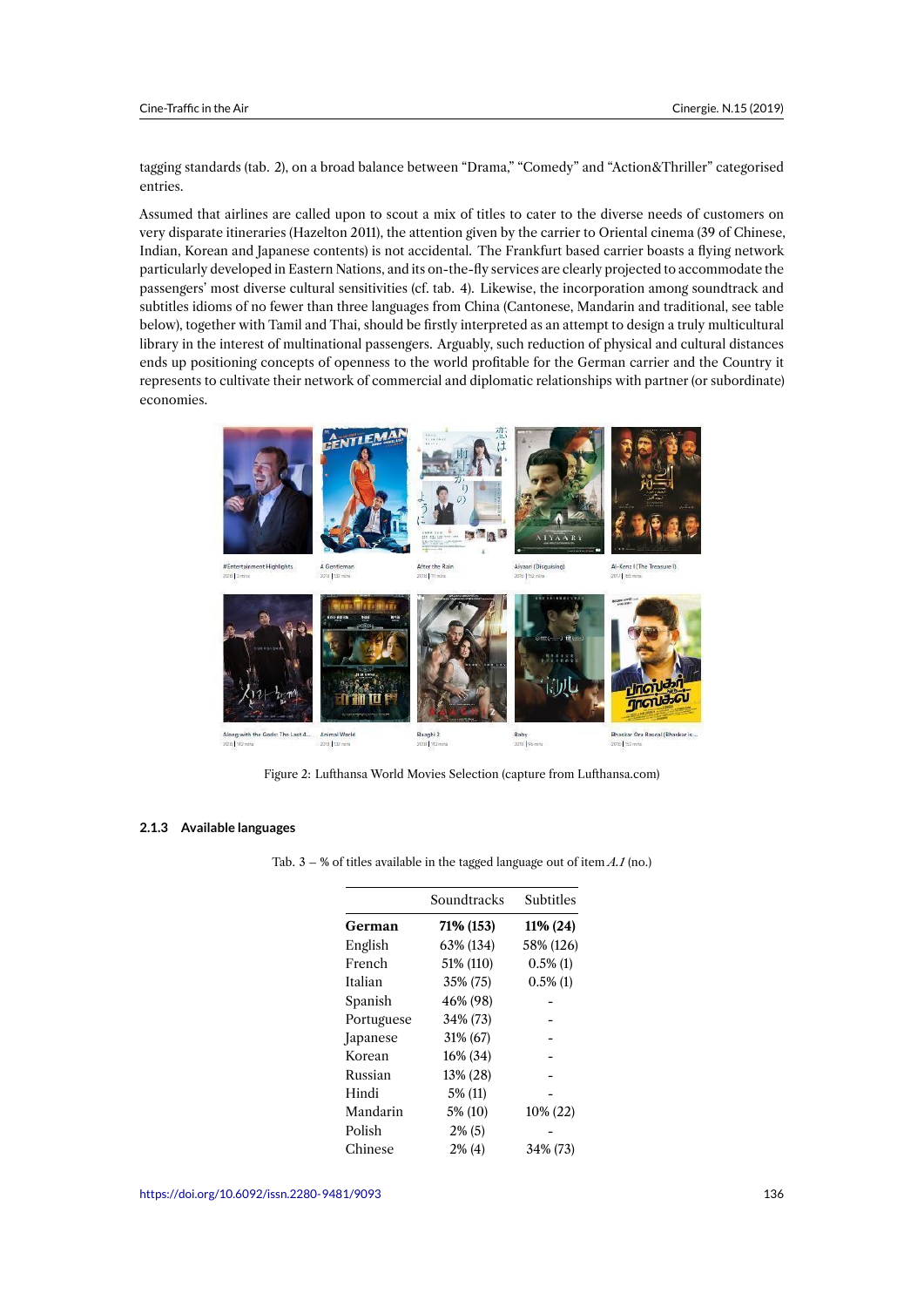|                     | Soundtracks | Subtitles |
|---------------------|-------------|-----------|
| Arabic              | $2\%$ (4)   | 31% (66)  |
| Turkish             | $1\%$ (3)   |           |
| Hebrew              | $0.5\%$ (1) | 20% (43)  |
| Others <sup>4</sup> | $3\%$ (7)   |           |

After all, if the carrier invested to include Hebrew subtitles in its videocatalogue, a unique case amid the examined libraries, this is to be primarilyl[in](#page-8-0)ked to the commercial value of its routes to Israel, which must arise as much open and welcoming to Israeli travellers as possible. Furthermore, the ostentatious consideration for minorities is here reflected in the presence of the Swiss dialect Romansh among the audio track languages, as well as Iran's Farsi which is not usually findable onboard European civil jets; the movie *Negaar* (*Negar*, R. Javan, 2017) is even proposed exclusively in the Persian language. With the same aim, Polish and Russian speaking flyers can enjoy a very restricted selection of cinema in their languages, somehow attesting the supremacy of Lufthansa as the Central Europe air transportation leader, as shown by third-party ample evidence (cf. market analyses compiled by ATW, Aviation Week, IATA and ICAO). The appearance of the Paris French dialect amidst the audio track languages (see footnote 3) adds instead a touch of wordliness to the whole video package, with a certain sarcastic intent.

#### **2.1.4 Countries of production**

| US                  | 52% (113) |
|---------------------|-----------|
| GВ                  | 15% (32)  |
| DE                  | 9% (27)   |
| FR                  | 7% (14)   |
| IN                  | 6% (13)   |
| CN                  | 6% (12)   |
| P                   | 5% (11)   |
| Others <sup>5</sup> | $2\%$ (4) |
| ЕG                  | $2\%$ (4) |
| <b>KR</b>           | $2\%$ (4) |
| IТ                  | $1\%$ (3) |
| IE                  | $1\% (2)$ |
| CА                  | $1\% (2)$ |
| АE                  | $1\% (2)$ |
| AR                  | 1% (2)    |
|                     |           |

By virtue of its flagship role within the Lufthansa Group, the airline maintains a somehow deliberate Germancentric profile also for what concerns the in-cabin motion pictures: being the entertainment curated by the same WPP division Spafax, it is the subsidiary companies (Swiss Air, Austrian Airlines, Brussels Airlines…) that draw fully from their mother firm's videocatalogue, and not *vice versa.* Consequently, as verified through a brief double check monitoring, Lufthansa's controlled companies are the ones featuring a large assortment of German films transmitted over their flights, whereas Lufthansa itself, apart from one Swiss original content, does present neither Austrian nor Belgian works. Such scheme is slightly different for the Air France-KLM case, mainly due to their less defined relation of subordination

However, it should be emphasised that the share of German movies aboard Lufthansa flights is not as high as the other nationally-produced movies exhibited by the remaining companies featured in the present paper (9%

<sup>4.</sup> Others: Cantonese, Farsi, Paris French, Romanish, Tamil, Thai.

<span id="page-8-0"></span><sup>5.</sup> Others: Iran, Poland, Spain, Switzerland.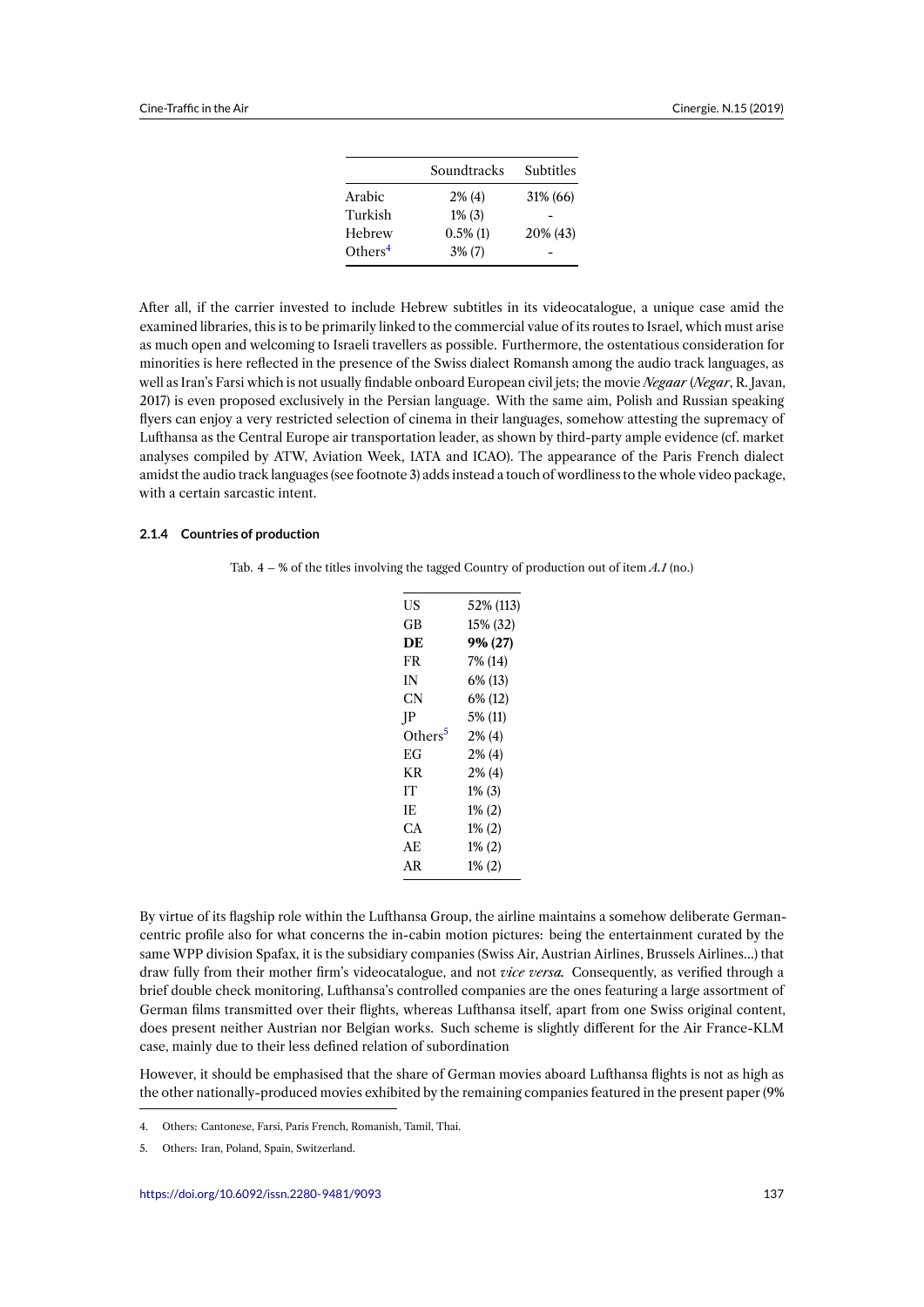against an average of 25% obtained from the data of Air France, KLM, SAS and Alitalia). It could be argued that this mirrors how much scant is German cinematic production in number, even if some of the latest reports point out that the average percentage of home-grown titles in movie theatres across Germany stands at about 22% of the overall cinematic choice (Meza 2018; Vivarelli 2019). Nevertheless, within the European filmic assortment of the carrier, German cinema appears still predominant: this continental supremacy is obtained through a (deliberate) conspicuous reduction of the overall allotments of Europe-made movies, with the exception of the UK rate, tightly correlated to US productions. Consequently, titles categorized under the label of "World Movies," in some measure promoted also on diplomatic bases, appear to be finally prioritised by the airline.

The case of Lufthansa shows ultimately how multi-layered classifications, an accurate labelling and an equally meticulous *mise-en-page* become the key elements of quality for in-the-air cinema catalogues. Thanks to its horizontal expansion in more than one category, Lufthansa corporate library does at first sight impress for its apparent limitlessness; only a careful scanning reveals how the device of multiple occurrences – here applied to the totality of the 215 titles, inventoried in 651 different entries – is likely to enhance its general perception and judgment.

## **2.2 Air France and KLM**

*Air France (France) and KLM (Netherlands) have merged in 2003 in the Air France-KLM group; they are part of the Sky Team coalition and their common main content service provider is Global Eagle.*

## **2.2.1 Distribution of catalogued movies within airline-set categories**

| Air France                 | % of titles assigned the tagged category out of the<br>total library entries (no.) | Release year:<br>median |
|----------------------------|------------------------------------------------------------------------------------|-------------------------|
| World Movies               | 39% (137)                                                                          | 2017                    |
| <b>Recent Movies</b>       | 19% (66)                                                                           | 2017                    |
| The Collection             | 17% (58)                                                                           | 2017                    |
| <b>Latest Releases-New</b> | 8% (27)                                                                            | 2018                    |
| <b>Short Films</b>         | $6\% (22)$                                                                         | 2015                    |
| Kids                       | 5% (17)                                                                            | 2016                    |
| <b>Animated Movies</b>     | 5% (16)                                                                            | 2015                    |
| Cannes Festival            | $1\%$ (5)                                                                          | 2012                    |

Tab.  $5 -$  Categories percentages and release year median $6$ 

Tab.  $6 -$  Categories percentages and release year median<sup>7</sup>

| KLM            | % of titles assigned the tagged category out of the<br>total library entries (no.) | Release year:<br>median |
|----------------|------------------------------------------------------------------------------------|-------------------------|
| World          | 46% (96)                                                                           | 2017                    |
| Latest         | 25% (52)                                                                           | 2018                    |
| The Collection | 20% (40)                                                                           | 2009                    |
| Family         | $9\% (22)$                                                                         | 2015                    |

As far as the French and the Dutch cases are concerned, a combined examination of the data grids obtained is to be preferred, firstly in consideration of the logistical and infrastructural procedures underlying Air France and KLM common provision of IFE materials. In particular, such conjoined analysis seems to validate the

<sup>6.</sup> Total of titles excl. multiple occurrences: 259 [A.2], of which November 2018 new acquisitions: 27 (10%) [B.2]

<sup>7.</sup> Total of titles excl. multiple occurrences: 210 [A.3], of which November 2018 new acquisitions: 52 (25%) [B.3]. Share of titles in common with parent-company Air France: 40% (83 movies)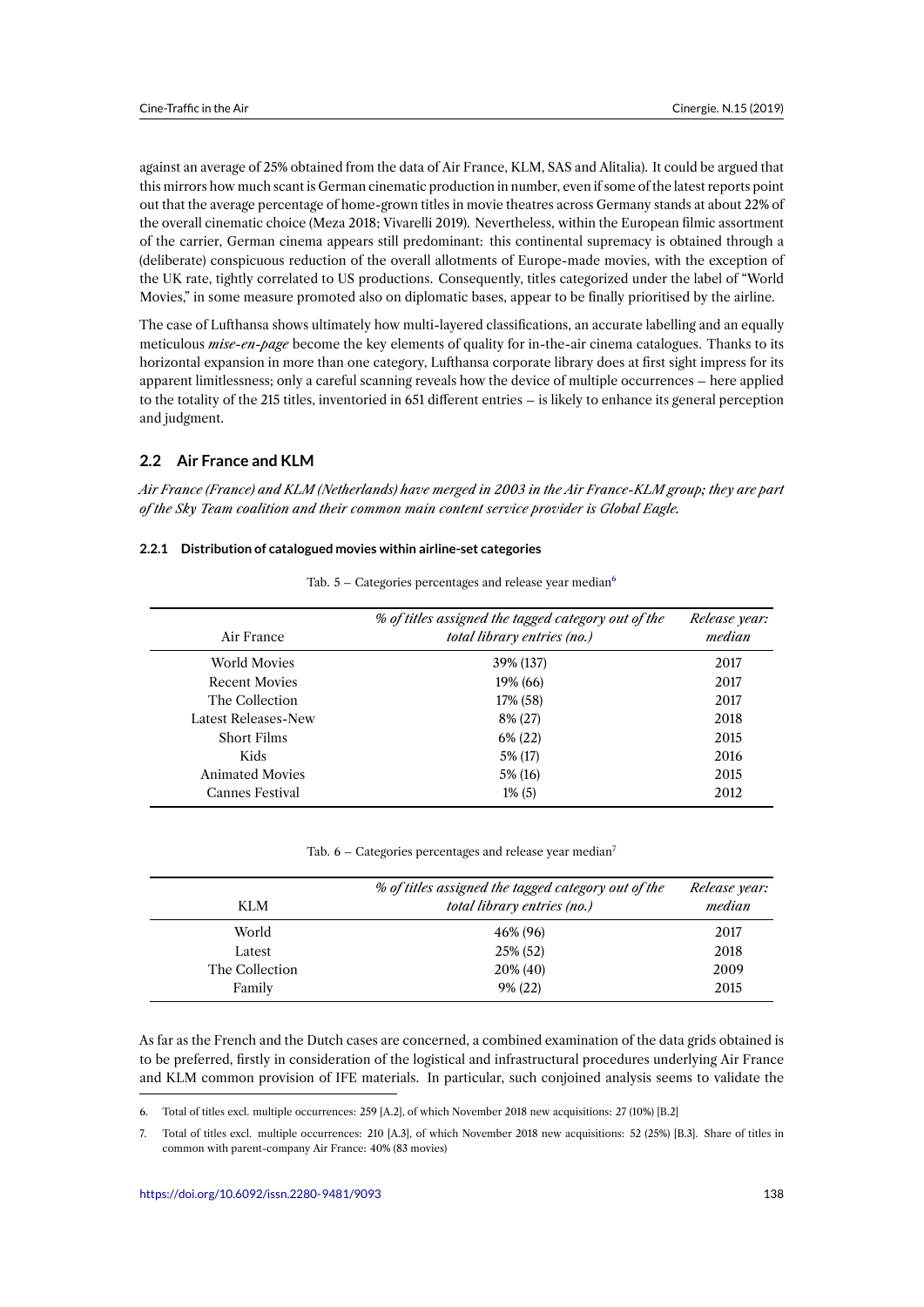hypothesis that programming-specialised agencies (i.e. the content service providers in charge of conducting deals and supplying entertainment products to carriers) are able to leverage volumes across multiple airline customers, achieving economies of scale for airlines and studios (Groening 2008; Knittel 1999, Phalen 2012). Effectively, in November 2018 the Dutch carrier shared more than 40% of its on-the-go cinema (83 movies, see tab. 6) with the company that in 2003 absorbed it. Among the five examined cases, it should be acknowledged that Air France hold the record for the overall highest number of entries (259 titles, see tab. 5), while KLM stands substantially in line with the competitor Lufthansa (210 titles, cf. tab. 6), in spite of its distance in terms of fleet size, turnover and load factor. Moreover, if Air France reduces by far the resort to multiple occurrences, KLM is not deploying them at all. Rather than the "Recent Movies or"Latest releases" rubrics (this latest occupying only 8% of the airline-set categories), non-Western films are on a quantitative level the most represented (39% in Air France, even 46% in KLM).

Evidently, world cinema is not the unique resource of such videocatalogues: the vertical expansion of Air France, for instance, leans on a massive amount of *à la française* products (84 titles, see tab. 7), ranging from global arthouses, middlebrow comedies, short films and Cannes Festival exclusives (cf. tab. 5), promoted as an added value for the brand positioning (Kemp 2016). Air France IFE commitment, as announced in the advertising campaign ("[…] Every genre imaginable, for the young and young at heart"), seems therefore to have successfully proved itself in practice.

#### **2.2.2 Countries of production**

|  |  | Tab. 7 – % of the titles involving the tagged Country of production out of item $A.2$ (no.) |  |  |  |  |  |
|--|--|---------------------------------------------------------------------------------------------|--|--|--|--|--|
|--|--|---------------------------------------------------------------------------------------------|--|--|--|--|--|

| Air France          |           |
|---------------------|-----------|
| US                  | 35% (91)  |
| <b>FR</b>           | 32% (84)  |
| GB                  | 10% (26)  |
| Others <sup>8</sup> | 8% (20)   |
| CN                  | 5% (13)   |
| IN                  | 5% (12)   |
| DE                  | 4% (11)   |
| IP                  | 4% (10)   |
| ВE                  | 4% (10)   |
| KR.                 | $3\%$ (9) |
| IТ                  | $2\%$ (5) |
| BR                  | $2\%$ (5) |
| RU                  | $1\%$ (3) |
| ВF                  | $1\%$ (3) |
| NG                  | $1\%$ (3) |
| TN                  | $1\%$ (2) |
| CO                  | $1\%$ (2) |
| EG                  | 1% (2)    |
| CА                  | $1\% (2)$ |

<sup>8.</sup> Others: Argentina, Australia, Cameroon, Costa Rica, Denmark, Hong Kong, Iceland, Israel, Lebanon, Malaysia, Mexico, Monaco, Morocco, Peru, Senegal, South Africa, Sweden, Taiwan, United Arab Emirates, Venezuela.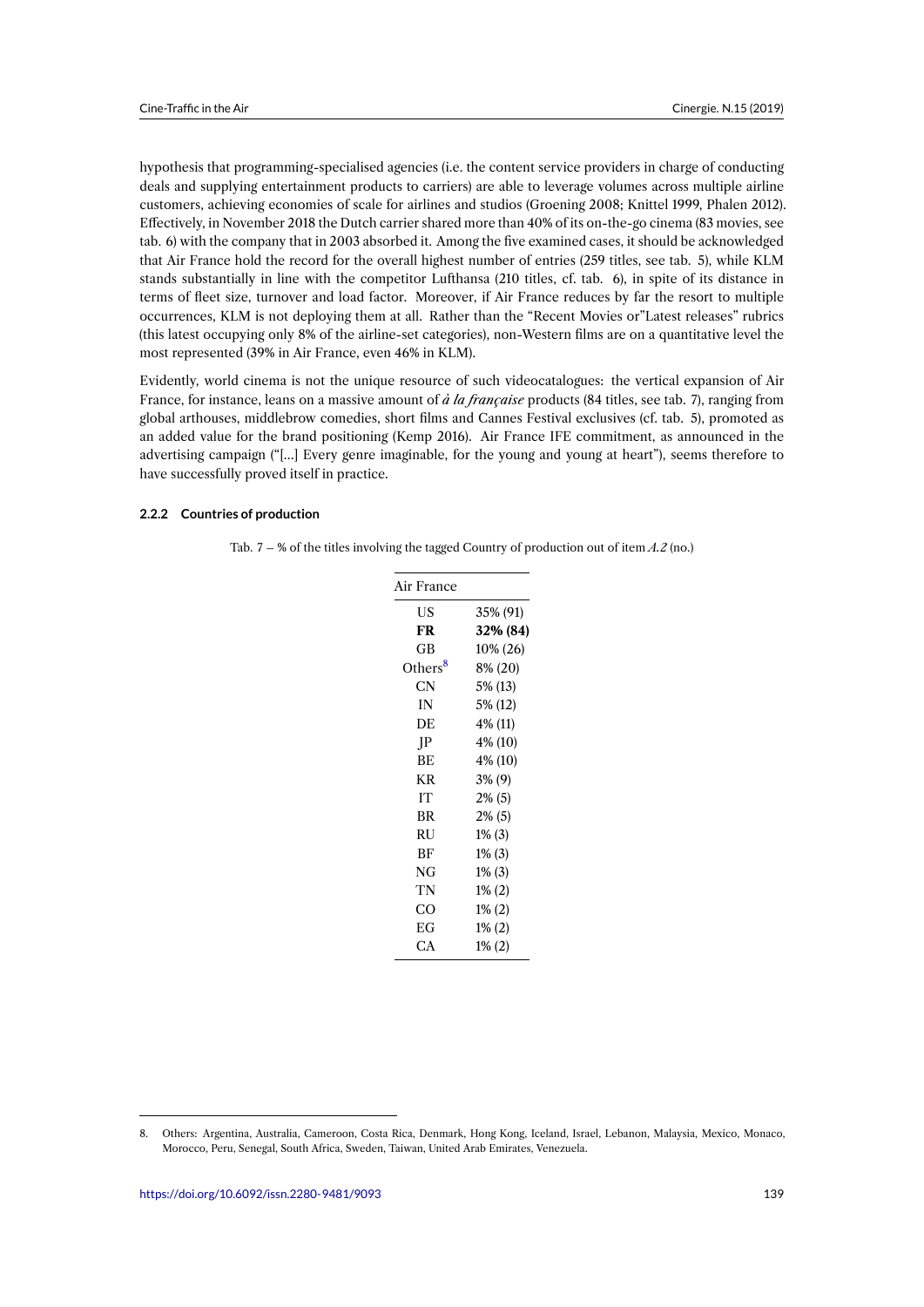|  |  |  |  | Tab. 8 – % of the titles involving the tagged Country of production out of item $A.3$ (no.) |  |  |
|--|--|--|--|---------------------------------------------------------------------------------------------|--|--|
|  |  |  |  |                                                                                             |  |  |

| <b>KLM</b>          |           |
|---------------------|-----------|
| US                  | 51% (108) |
| GB                  | 13% (27)  |
| NL                  | 10% (20)  |
| Others <sup>9</sup> | 9% (18)   |
| FR                  | 8% (17)   |
| DE                  | 6% (12)   |
| CN                  | 5% (10)   |
| KR                  | 5% (10)   |
| $_{\rm IP}$         | 5% (10)   |
| IN                  | $3\%$ (7) |
| <b>BR</b>           | $2\%$ (5) |
| EG                  | $2\%$ (4) |
| <b>SE</b>           | $2\%$ (4) |
| RU                  | $2\%$ (4) |
| IT                  | $1\%$ (3) |
| ES                  | $1\%$ (3) |
| AR                  | $1\%$ (3) |
| <b>AU</b>           | $1\%$ (3) |
| HK                  | $1\%$ (3) |
| AE                  | $1\% (2)$ |
| <b>BE</b>           | $1\% (2)$ |
| DK                  | $1\% (2)$ |
| ZΑ                  | $1\% (2)$ |

Given some relevant communalities, a distinction should in any case be made between the two brands. With respect to Air France, the international collection seems to be assorted in the manner of a flying festival (Groening 2014b: 185 and Iordanova 2017: 77), legacy of an intense colonial past and a fervid cultural production. Indeed, apart from a conspicuous swath of European motion pictures (surprisingly enough, made also of Belgian and Monegasque works), various are the French and Tunisian co-productions, alongside a mixture of cinema from Burkina Faso, Cameroon, Egypt, Nigeria and Senegal (10 titles, see footnote 5). The "beyond the West" cinema *bouquet* also includes sparks of South American contents from Argentina, Brazil, Colombia, Costa Rica, Peru and Venezuela, generally reflecting the ramification of routes. All in all, it is probably not a case that on inflight magazines cinema programming is displayed next to the airline's destinations map, as if this were the way carriers wish the passengers to look at the world (Giaccardi 2003).

As regards the Dutch case, it has been written how much relevance the "World" cinema section assumes for KLM. Despite their mutual source of provision (Global Eagle Entertainment) resulting in a high number of common titles with Air France, more than 70% of the material contained under KLM's "World" classifier is completely independent from the French parent company (against a share of 62% of reciprocity within the "Latest" labelled movie category). For instance, KLM travellers can come across works from Austria, Ghana, Hungary, Iceland, Lebanon, Malaysia, Singapore, Taiwan or Tunisia (see tab. 8 and footnote 6). Consequently, it may be deduced that differentiation strategies are well visible in the choice of non-Western titles, according primarily to the network of routes, while less possibilities of personalization and stratification affect the more recent and Country non-specific movie segments, composed of a more homogenous assemblage of titles between the various players (cf. Taylor, 2018).

<span id="page-11-0"></span><sup>9.</sup> Others: Austria, Cameroon, Canada, Colombia, Costa Rica, Ghana, Hungary, Iceland, Lebanon, Malaysia, Niger, Peru, Senegal, Singapore, Taiwan, Tunisia, Venezuela.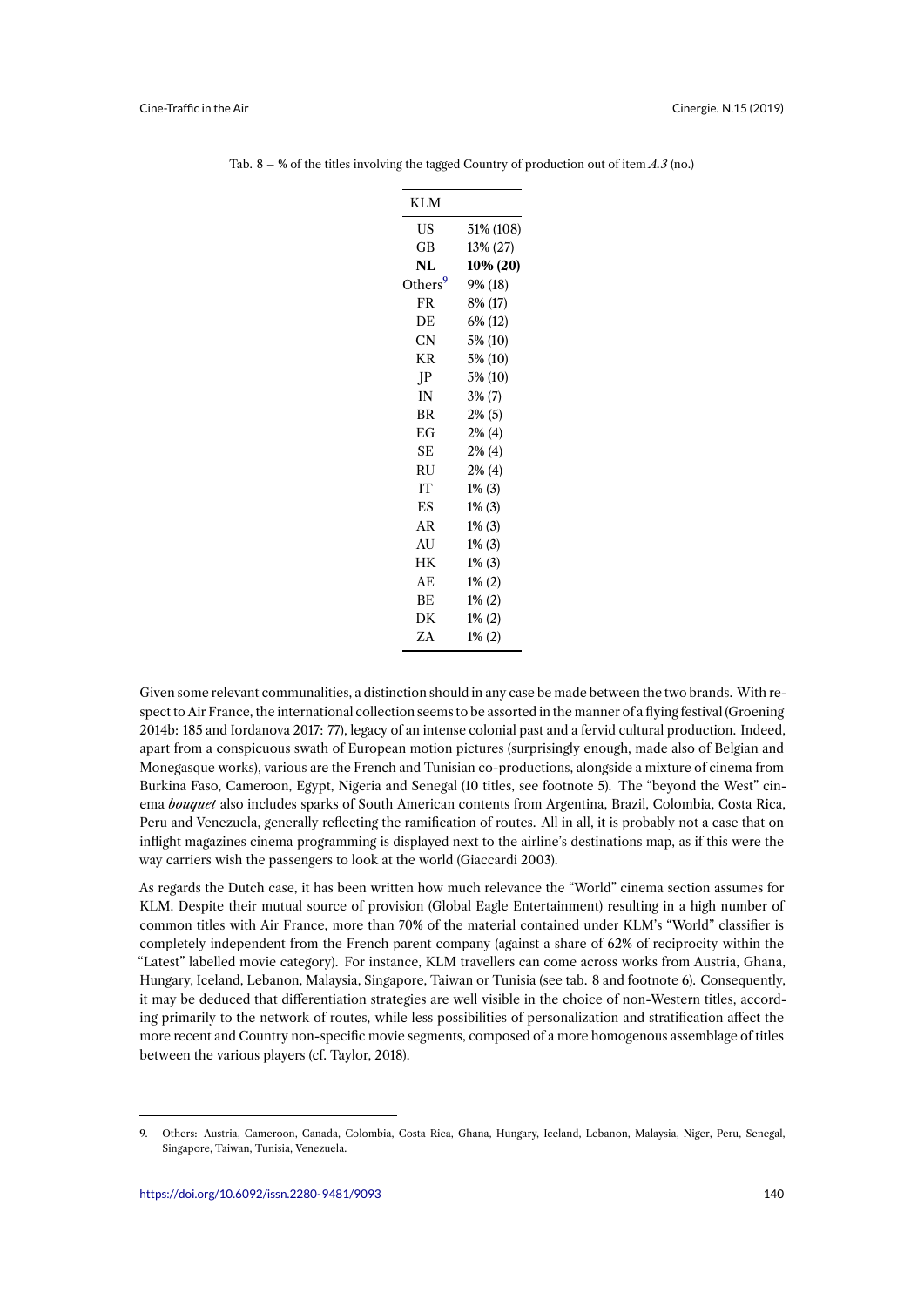#### **2.2.3 Available languages**

| Air France | Soundtracks | Subtitles |
|------------|-------------|-----------|
| French     | 64% (165)   | 15% (38)  |
| English    | 44% (115)   | 36% (129) |
| Spanish    | 30% (77)    |           |
| German     | 22% (57)    |           |
| Portuguese | 21% (55)    |           |
| Japanese   | 21% (54)    |           |
| Korean     | 19% (48)    |           |
| Italian    | 14% (36)    |           |
| Russian    | 9% (23)     |           |
| Chinese    | 7% (18)     | 6% (16)   |
| Hindi      | 4% (11)     |           |
| Arabic     | $3\%$ (8)   |           |

Tab. 9 – % of titles available in the tagged language out of item *A.2* (no.)

Tab. 10 – % of titles available in the tagged language out of item *A.3* (no.)

| KLM                  | Soundtracks | <b>Subtitles</b> |
|----------------------|-------------|------------------|
| English              | 56% (117)   | 55% (115)        |
| French               | 45% (94)    |                  |
| Spanish              | 34% (72)    |                  |
| German               | 27% (57)    |                  |
| Portuguese           | 27% (57)    |                  |
| Japanese             | 20% (41)    |                  |
| Italian              | 18% (37)    |                  |
| Korean               | 18% (38)    |                  |
| Dutch                | 12% (25)    | 36% (76)         |
| Russian              | 10% (22)    |                  |
| Chinese              | 6% (13)     | 20% (43)         |
| Hindi                | 5% (11)     |                  |
| Arabic               | 4% (8)      | $1\%$ (3)        |
| Danish               | $1\% (2)$   |                  |
| Others <sup>10</sup> | $1\% (2)$   |                  |

Such a wide spectrum of diversity and cultural exchange does not seem to find a likewise marked correspondence among audio-tracks and subtitles' av[ail](#page-12-0)able languages. These, for example, are normally proposed only in a couple of options (Chinese and English) both by Air France and KLM, while French is by far the privileged idiom, due also to the low impact of Dutch as a national language. The fact that, sometimes, the different episodes of the same sagas recurring within "The Collection" category (i.e. *Harry Potter* franchise, Chris Columbus, various directors, 2001–2011 and *The Lord of the Rings* trilogy, P. Jackson, 2001–2003) are featured in languages differing from one film to another is possibly attributable to rushed block bookings at the hand of the content scouting branch (cf. Phalen 2012).

<span id="page-12-0"></span><sup>10.</sup> Others: Norwegian, Swedish.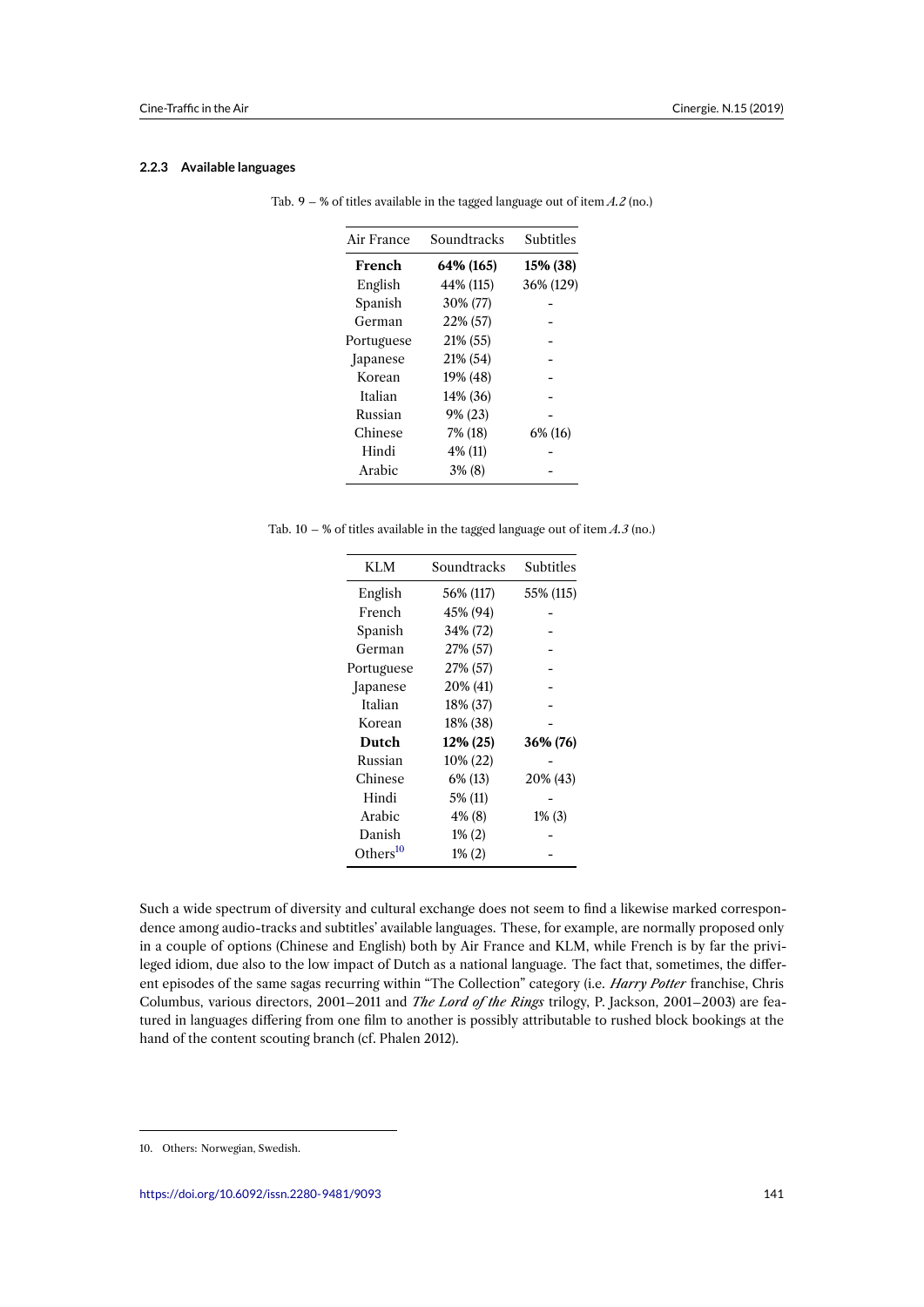#### **2.2.4 Distribution of catalogued movies within airline-set genre labels**

|  |  | Tab. $11 - %$ of titles assigned to the tagged genre out of the total itemised genre entries (no.) |  |
|--|--|----------------------------------------------------------------------------------------------------|--|
|  |  |                                                                                                    |  |

| Air France    |           |
|---------------|-----------|
| Drama&Romance | 29% (109) |
| Comedy        | 24% (88)  |
| Action        | 8% (31)   |
| Thriller      | 6% (24)   |
| Arts&Culture  | 6% (22)   |
| Animation     | 6% (21)   |
| Family        | 6% (21)   |
| Biography     | 3% (11)   |
| Adventure     | 3% (10)   |
| Crime         | 3% (10)   |
| Sci-Fi        | 2% (9)    |
| Documentary   | $2\%$ (8) |
| Musical       | $1\%$ (5) |
| Fantasy       | $1\%$ (4) |

Tab. 12 – % of titles assigned to the tagged genre out of the total itemised genre entries (no.)

| KLM         |           |
|-------------|-----------|
| Drama       | 27% (84)  |
| Comedy      | 18% (56)  |
| Action      | 17% (54)  |
| Adventure   | 13% (41)  |
| Thriller    | 8% (25)   |
| Animation   | 7% (21)   |
| Romance     | 5% (15)   |
| Sci-Fi      | $3\%$ (8) |
| Documentary | $2\%$ (6) |
|             |           |

It has already been presumed that package deal brokerings are widely adopted in the process of inflight content licensing, rather than cherry picking solutions. Clues of this business plan, due also to Hollywood's aggressive attempts of reducing the number of slots available for independent fare (Hazelton 2011), may for instance be identified in KLM "Kids" library. Among more than 20 animation movies, most of all produced or distributed by Disney, a couple of old classics stand out from the collection: it is the original version of *Snow White and the Seven Dwarfs* (1937), Disney's first full-length animated feature, and *Dumbo* (1949). Being imminent, as announced, the releases on the market of these cartoons' remakes, it is plausible to suppose that Disney pushed to include the original versions of the long-awaited films among the list of titles ordered by KLM, as a means of calling attention to them.

The stories revolving around flying and air terminals are then inevitable: onboard Air France flights, a puppet lost in an airport is the narrative hook of *Looking for Teddy* (*Le Doudou*, J. Hervé and P. Mechelen, 2018),<sup>11</sup> while the Icelandic-Belgian animation *Poley. You Never Fly Alone* (A. Ásgeirsson, 2018) is featured onboard KLM, together with a special episode of *The Adventures of Bluey* (director unknown, 2017) in which KLM funny mascot approaches for the first time the world of aviation. Interestingly enough, being the topic of the

<sup>11.</sup> Similar storytelling devices have also been used by Alitalia (2008), Delta (2013) and Lufthansa (2010) as part of their corporate campaigns.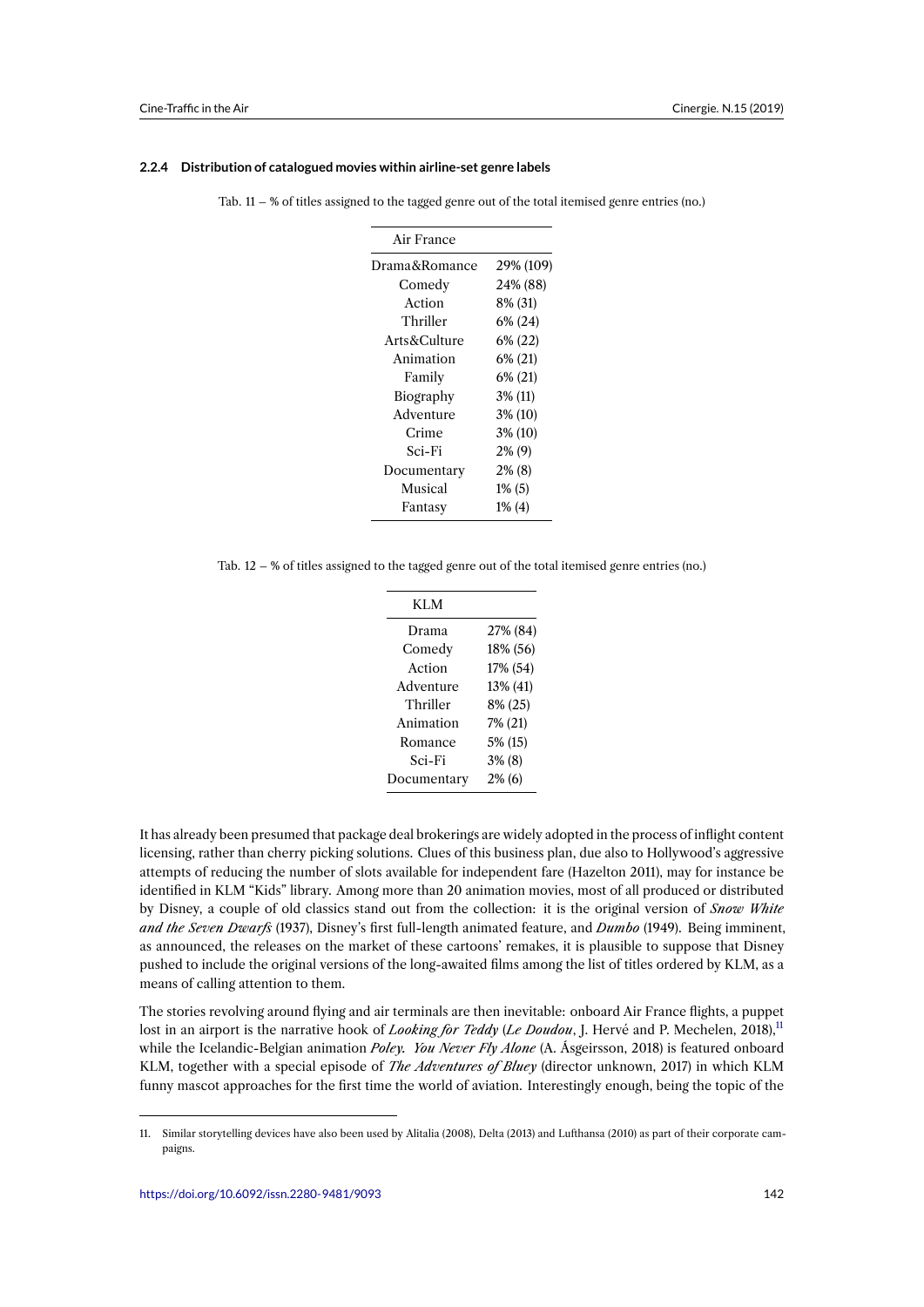journey always central, these contents end up forging a common sense of belonging within the community of travellers and tourists (Gemini 2008; Mascheroni 2007), under the seal of the carrier firm. The intertwining between diegesis and reality is thus brought up to its highest level, activating dynamic of dramatization and mediatization particularly valuable for the airlines' strategic policies.



Figure 3: KLM's Bluey, Kids Library, November 2018 (source: klm.com)

## **2.3 Scandinavian Airlines (SAS)**

*SAS (Denmark-Norway-Sweden) is part of the Star Alliance coalition; its main content service provider is Spafax (Tenthavenue division, WPP Group).*

#### **2.3.1 Distribution of catalogued movies within airline-set categories**

|  |  | Tab. 13 - Categories percentages and release year median $12$ |
|--|--|---------------------------------------------------------------|
|  |  |                                                               |

|                      | % of titles assigned the tagged category out of the<br>total library entries (no.) | Release year:<br>median |
|----------------------|------------------------------------------------------------------------------------|-------------------------|
| Last Chance to Watch | $16\% (25)$                                                                        | 2018                    |
| New Releases         | $15\% (22)$                                                                        | 2018                    |
| Drama                | 14% (21)                                                                           | 2018                    |
| World Cinema         | $13\% (20)$                                                                        | 2017                    |
| Comedy               | 13% (20)                                                                           | 2018                    |
| Action               | $11\%$ (17)                                                                        | 2018                    |
| <b>Recent Hits</b>   | 9% (13)                                                                            | 2015                    |
| Family               | $5\%$ (8)                                                                          | 2014                    |
| Thriller             | $3\%$ (5)                                                                          | 2018                    |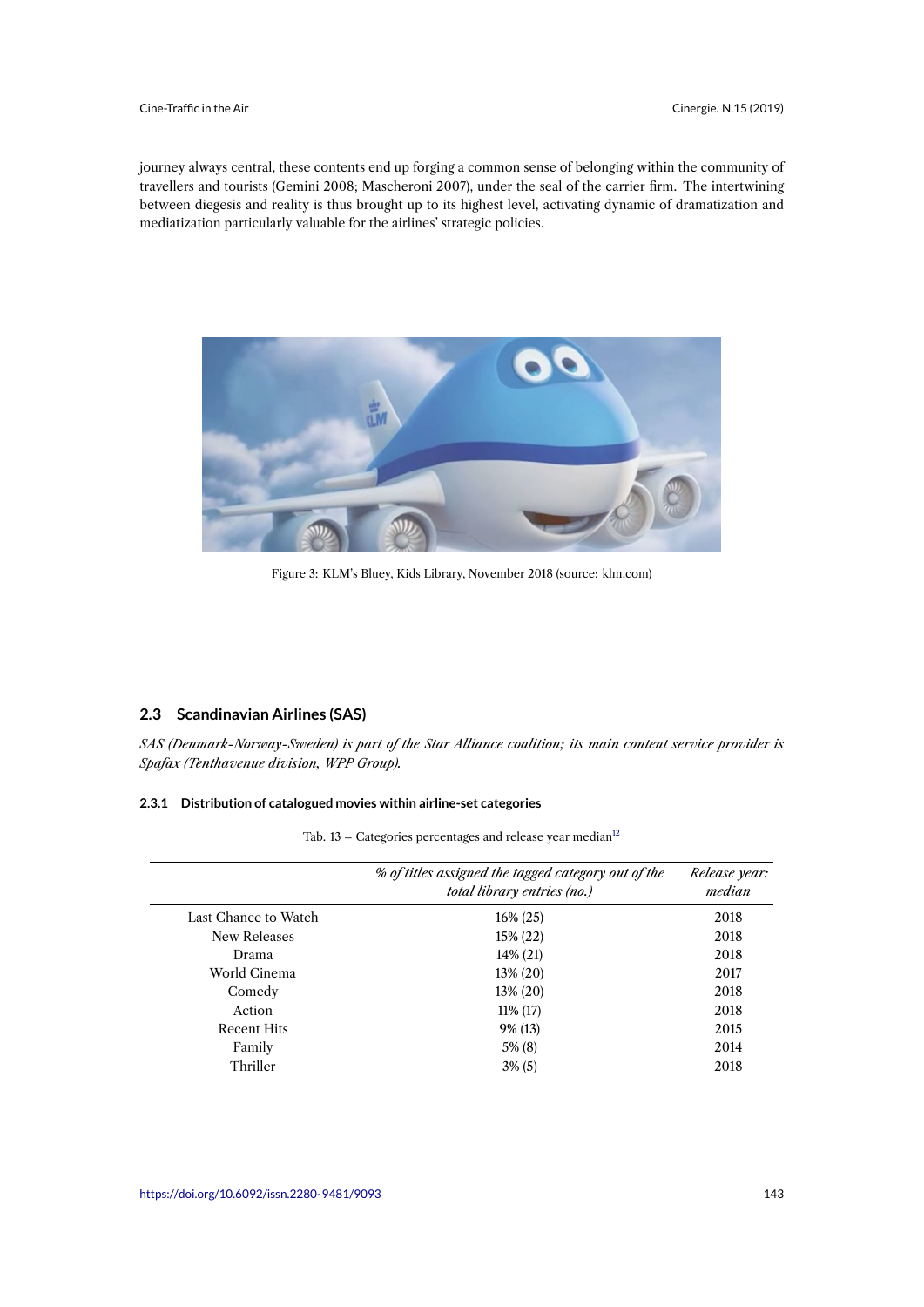#### **2.3.2 Distribution of catalogued movies within airline-set genre labels**

|  |  | Tab. $14 - %$ of titles assigned to the tagged genre out of the total itemised genre entries (no.) |  |  |
|--|--|----------------------------------------------------------------------------------------------------|--|--|
|  |  |                                                                                                    |  |  |

| Comedy   | 23% (20)   |
|----------|------------|
| Drama    | 23% (20)   |
| Action   | 21% (18)   |
| Family   | 14% (12)   |
| Thriller | $10\%$ (9) |
| Romance  | $8\%$ (7)  |

Founded in 1946 as a consortium to pool the transatlantic operations of Scandinavia's flag carriers, SAS has been described as "an icon of Norwegian-Swedish-Danish cooperation" (Heimann and Silver 2016: 119). As a general assumption, SAS is with all evidence the airline with the highest percentage of Euroimages cinema, in line with its mainly domestic and medium-haul routes. "Last Chance to Watch" films occupy also a large part of the stock, along with the "New Releases" section (see tab. 13). Curiously, the carrier seems thus to consider movies that are likely to be soon discarded from the catalogue as an added value for the customers, enough to stress them graphically with a certain emphasis. Furthermore, the quantity of contents in common with Lufthansa (same video supplier) is fairly high, with 37 movies and almost 63% of the overall proposal also trackable aboard the German fleet.

By aggregating "Action" and "Thriller" labelled titles (tab. 14), SAS' first thematic category in terms of numerical entries can be obtained (27 titles, 31% of the overall genre-like classifications). Based on their extensive exploitation by airlines, it may be theorized that highly spectacular films are commonly preferred by carriers (and acclaimed by passengers) for their being deeply codified fillers appealing to very diverse non-Anglophone audiences (Taylor 2018; Volpe 2018). Accordingly, this preponderance of action and suspense titles results in a very high dependence of the airline to American end English producers.

#### **2.3.3 Available languages**

|           | Soundtracks | Subtitles |
|-----------|-------------|-----------|
| English   | 68% (40)    | 88% (52)  |
| German    | 56% (33)    |           |
| French    | 42% (25)    |           |
| Japanese  | 39% (23)    |           |
| Italian   | 37% (22)    |           |
| Spanish   | 30% (18)    |           |
| Swedish   | 17% (10)    |           |
| Danish    | 13% (8)     |           |
| Norwegian | 12% (7)     |           |
| Mandarin  | 7% (4)      | $3\%$ (2) |
| Russian   | 7% (4)      |           |
| Cantonese | $3\%$ (2)   |           |
| Chinese   |             | 52% (31)  |

Tab. 15 – % of titles available in the tagged language out of item *A.4* (no.)

<sup>12.</sup> Total of titles excl. multiple occurrences: 59 [A.4], of which November 2018 new acquisitions: 22 (37%) [B.4] Share of titles in common with Lufthansa (same content curator): 63% (37 movies)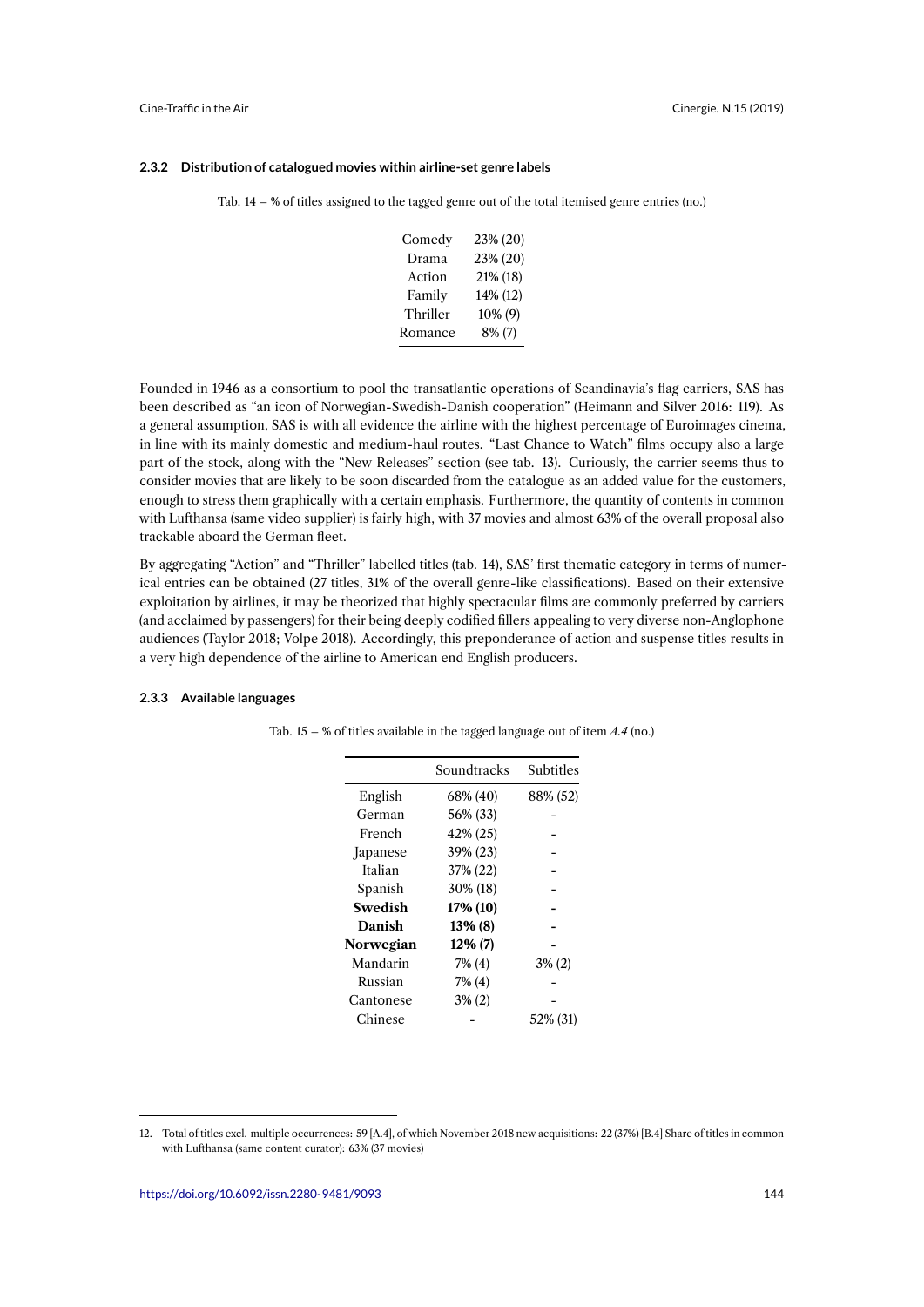#### **2.3.4 Countries of production**

|  |  |  | Tab. 16 – % of the titles involving the tagged Country of production out of item $A.4$ (no.) |  |
|--|--|--|----------------------------------------------------------------------------------------------|--|
|  |  |  |                                                                                              |  |

| US                   | 59% (35)  |
|----------------------|-----------|
| GB                   | 13% (8)   |
| SЕ                   | 10% (6)   |
| DК                   | 8% (5)    |
| CN                   | 8% (5)    |
| IP                   | 7% (4)    |
| Others <sup>13</sup> | $5\%$ (3) |
| NO                   | $5%$ (3)  |
| NL                   | $3\% (2)$ |
| FR                   | $3\% (2)$ |
|                      |           |

SAS' afference to a geographical macro-region rather than to a single-defined Country seems to complicate the assortment of its videocatalogue, resulting in more than one national affiliation. This emerges both in the language availabilities (see tab. 15) and the cinema-library prevalent Countries of production (tab. 16).

In the first case, a strong concentration of titles in English, French and German can be ascertained, with only 25 of them proposed in at least one language among Danish, Norwegian and Swedish, while a certain payoff in cultural cachet is pursued through the inclusion in the collection of as much as 14 titles from the three Countries (23% of the overall catalogue), thus ensuring a fair share of national representativeness. As long as mediatised geographies are concerned, the constant alternation between Danish, Norwegian and Swedish contents boosts a commercial positioning necessarily driven by a "flag handover" logic. The presence of each one of the three production Countries is thus required, with as equal as possible proportions within languages and contents of reference.

## **2.4 Alitalia**

*Alitalia (Italy) is part of the Sky Team coalition; its main content service provider is Global ONE Media.*

#### **2.4.1 Distribution of catalogued movies within airline-set categories**

|  |  |  |  | Tab. 17 – Categories percentages and release year median $^{14}$ |
|--|--|--|--|------------------------------------------------------------------|
|--|--|--|--|------------------------------------------------------------------|

|                     | % of titles assigned the tagged category out of the<br>total library entries (no.) | Release year:<br>median |
|---------------------|------------------------------------------------------------------------------------|-------------------------|
| Italian Movies      | $21\%$ (13)                                                                        | 2017                    |
| Action-Thriller     | $16\%$ (10)                                                                        | 2016                    |
| <b>World Movies</b> | 14% (9)                                                                            | 2018                    |
| Drama               | 14% (9)                                                                            | 2013                    |
| Comedy              | 13% (8)                                                                            | 2018                    |
| Kids                | 13% (8)                                                                            | 2010                    |
| <b>Classics</b>     | $8\%$ (5)                                                                          | 1995                    |

That of Alitalia is a quantitively limited programming which repeatedly claims its talianness, primarily through a clear division between Italian-made and non-National materials. Italian manufactured contents, indeed, reach 21% of the overall videocatalogue's assortment, mainly condensed within the devoted category ("Italian

<sup>13.</sup> Others: Canada, Germany, Italy.

<sup>14.</sup> Total of titles excl. multiple occurrences: 62 [A.5], of which November 2018 new acquisitions: 22 (35%) [B.5]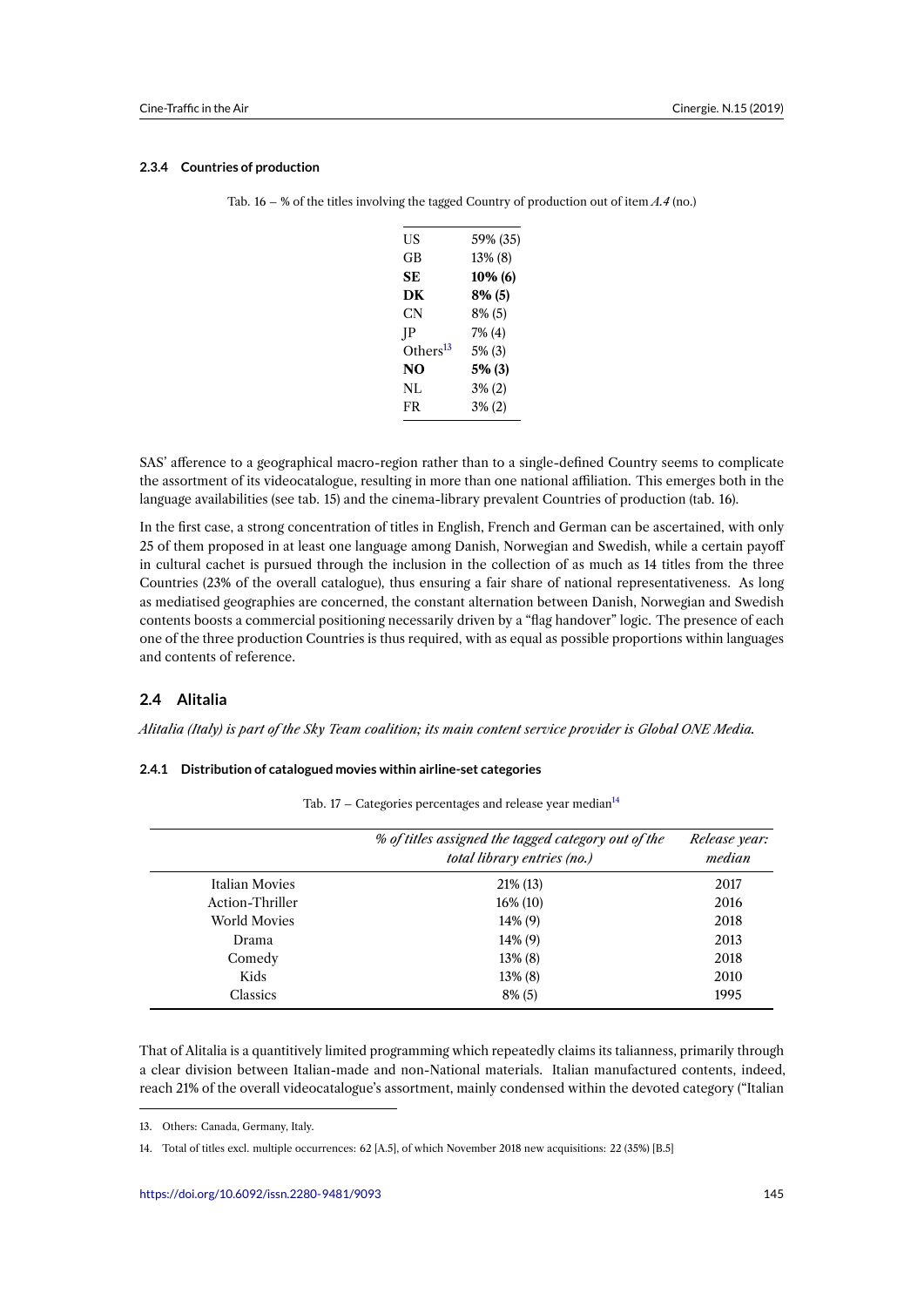Movies," see tab. 17), while tab. 19 shows that 83% of the movies available in-transit are offered with an Italian audio track (no other national language of those examined scores such high data). The Italian way of flying has thus to be glorified through the on-the-go video portfolio: in this, Rome's ex-flag carrier is facilitated by direct licencing contracts with national producers such as Rai Cinema, Medusa and Filmauro which bypass Global ONE Media, the airline accredited content provider. These unparalleled agreements allow Alitalia to accomplish economic advantage and larger opportunities of choice on the titles to be featured on-the-fly. On several occasions, company sources have confirmed the meticulous attention necessitated to finalise the selection. Such extreme caution can also be attributed to the fact that Alitalia is the official carrier of the papal delegation on the outbound apostolic visits, preventing any content shown onboard to offend one's religious sensibility (personal meetings, April–July 2017). A large part of these movies is presented under their original Italian titles, thus underlining the determination in tailoring an "Italian-sounding film collection" and a representation of a postcard-like, idealized and typified Country.

#### **2.4.2 Distribution of catalogued movies within airline-set genre labels**

|  |  |  |  |  |  |  |  |  |  |  | Tab. 18 – % of titles assigned to the tagged genre out of the total itemised genre entries (no.) |  |  |  |
|--|--|--|--|--|--|--|--|--|--|--|--------------------------------------------------------------------------------------------------|--|--|--|
|--|--|--|--|--|--|--|--|--|--|--|--------------------------------------------------------------------------------------------------|--|--|--|

| Comedy          | 39% (24) |
|-----------------|----------|
| Action-Thriller | 24% (15) |
| Drama           | 24% (15) |
| Kids            | 13% (8)  |

With reference to some of the classifiers proposed by Luca Barra and Paolo Noto as far as Italian cinema circulating out of its national borders is concerned, it may be argued that most part of Alitalia's home-grown films are those "middlebrow productions […] with good domestic performances but with limited success abroad," anyhow esteemed for their ability of portraying a certain image of the Country (2019). A couple of titles signed by well-recognised filmmakers — including Paolo Sorrentino's *The Great Beauty* (*La grande bellezza,* 2013) and Paolo Genovese's *Perfect Strangers* (*Perfetti sconosciuti*, 2016) should be added to these, restricting high-budget blockbusters, *auteur*-like movies or "Italian World Cinema" to sporadic appearances. Because of specific fiscal reductions, Alitalia has also financially supported the realization of some national films, especially those supposed to find a certain favour across the Atlantic: it is this the case, for example, of Gabriele Muccino's *Kiss Me Again* (*Baciami ancora*, 2010) or *Summertime* (*L'estate addosso,* 2016), long visible onboard and promoted especially on US-direct flights.

#### **2.4.3 Available languages**

| Soundtracks | Subtitles |
|-------------|-----------|
| 83% (52)    |           |
| 64% (40)    | 21% (13)  |
| 31% (19)    |           |
| 27% (17)    |           |
| 24% (15)    |           |
| 21% (13)    |           |
| 19% (12)    |           |
| 16% (10)    |           |
| $3\% (2)$   |           |
|             | $2\%$ (1) |
|             |           |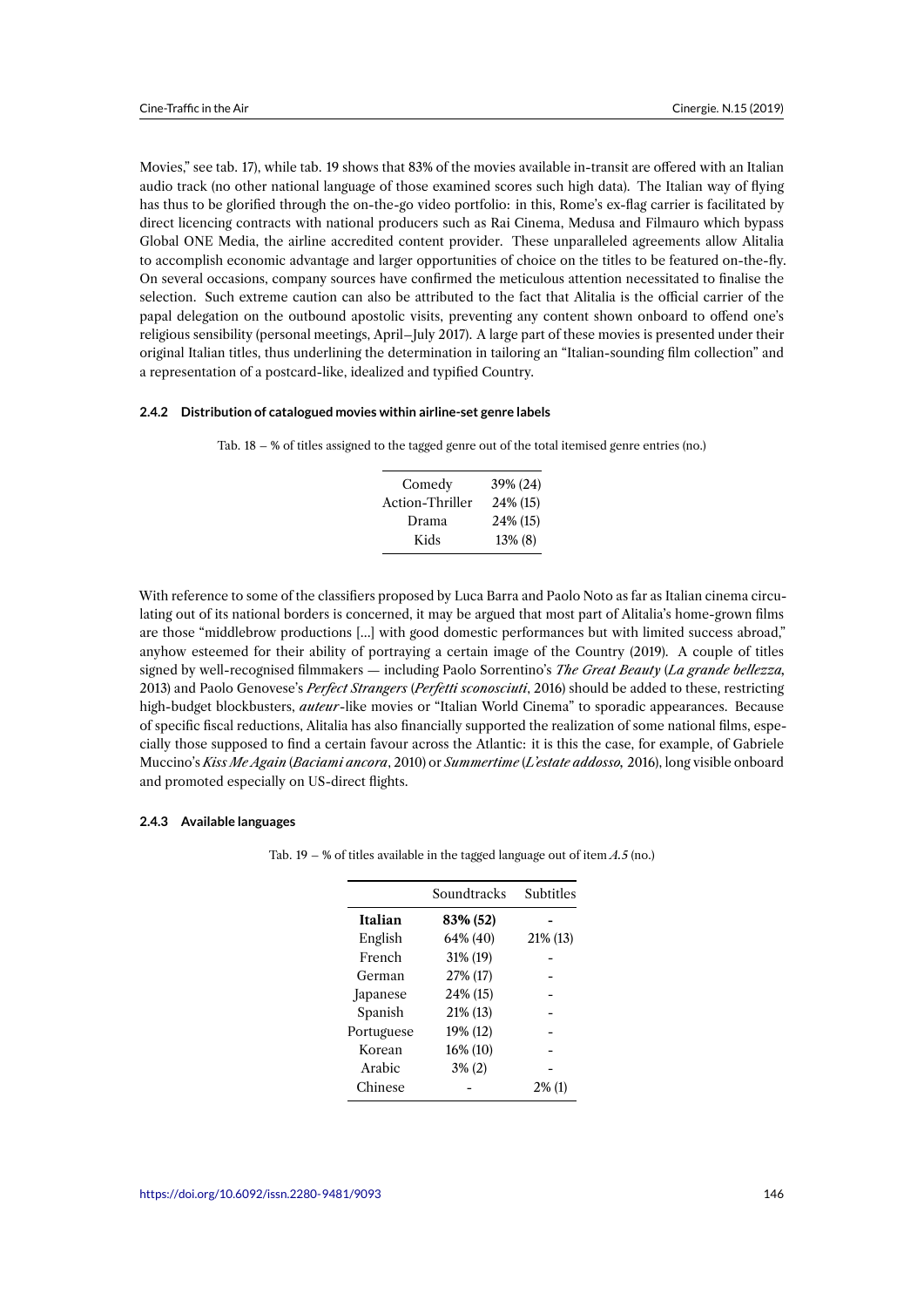#### **2.4.4 Countries of production**

| Tab. 20 – % of the titles involving the tagged Country of production out of item $A.5$ (no.) |  |
|----------------------------------------------------------------------------------------------|--|
|                                                                                              |  |

| US                   | 66% (41)   |
|----------------------|------------|
| IТ                   | 21% (13)   |
| Others <sup>15</sup> | $11\%$ (7) |
| IP                   | $5\%$ (3)  |
| GB                   | $3\%$ (2)  |
| DE                   | $3\%$ (2)  |
|                      |            |

In regard to world movies, Alitalia adopts a selection of African and Asiatic filmography on a rotation basis. In November 2018, for example, films from Australia, Brazil, Egypt, Hong Kong, India, Korea and Mexico were displayed, and the absence of Chinese titles was healed only in the following months (see tab. 20). Alltime favourites consist instead of particularly dated titles, with no equals among the competitors' catalogues: this makes the "Classics" labelled category (median release year: 1995, see tab. 17) a cornucopia for genuine enthusiasts of yesterday's cinema, thanks also to the contribution of editorial staff from the cinema critique website cinematografo.it, in charge of the reviews published on the inflight magazine. A further demonstration, therefore, of how the geographies of the routes play an essential role in relation to the composition of IFE videocatalogues.



Figure 4: Alitalia Cinema Highlights (capture from Alitalia.com)

## **3 Vision'air: aggregated data and common trajectories**

The below featured data, elaborated on a larger scale with the aim of aggregating the various per-airline information derived through the research, do fundamentally expand on an incremental basis the results of the previous single analyses, corroborating most of the hypotheses formerly advanced.

By means of their rather self-explanatory graphs, tables 21–24 may help in tracing some common lines among the IFE libraries under inquiry, as well as in identifying the major constants and the operative principles which could have intervened across their genesis.

#### **3.1 Monthly new acquisitions (cross-airlines)**

Tab. 21 – % of the titles involving the tagged Country of production out of item *A.5* (no.)

26%

The first variable to be noted is the one relating to the average percentage of the monthly new acquisitions within the sample month of November 2018: the correspondent numerical entry (26%, see tab. 21) denotes a

<sup>15.</sup> Others: Australia, Brazil, Egypt, Hong Kong, India, Korea, Mexico.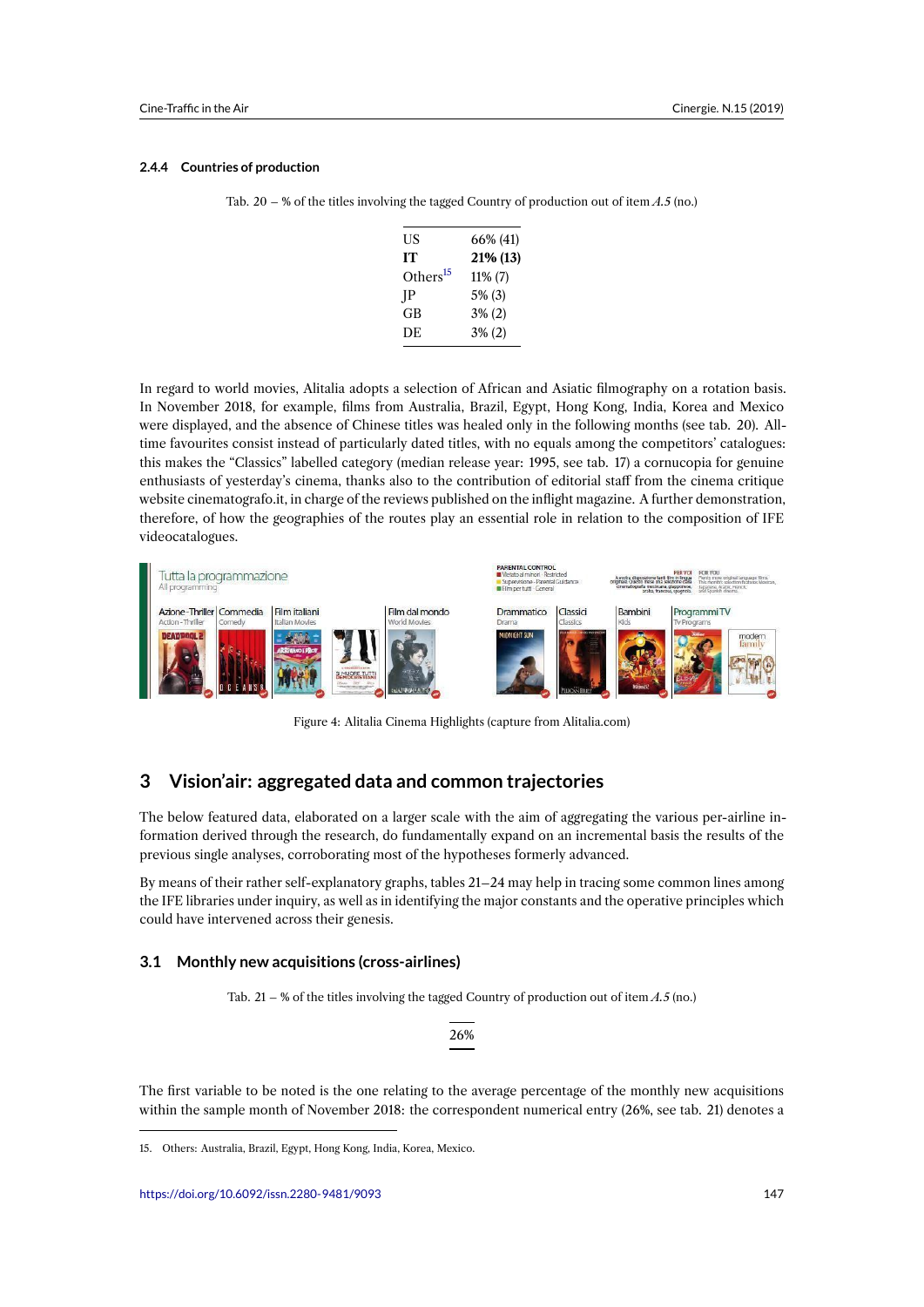certain commitment, also on an economical level, of the selected European carriers in varying and updating their onboard cinema collections. Air France seems to deviate from this value, on which the other operators do substantially converge, thus attenuating its lower film replacement rate with a consistent number of "Recent Releases" classified works (cf. tab. 11): the two indicators, in fact, may not necessarily coincide, as shown by the median release years of the materials tagged under the different "Recently-added" categories (cf. in particular tab. 1).

#### **3.2 Distribution of catalogue movies within macro-genre labels (cross-airlines)**

| 31% |  |
|-----|--|
| 29% |  |
|     |  |
|     |  |
| 26% |  |
|     |  |
| 10% |  |
|     |  |
| 3%  |  |
|     |  |
|     |  |

Tab. 22 – Average percentage obtained by entries itemised in tabs. 2, 11, 12, 14 and 18

The predominance of the romantic comedy among the airline-set genre groupings (see tab. 22) is a second communality to be underlined. Given that almost the entirety of the catalogued titles falls in more than one thematic category, it is the crossing over between "Comedy" and "Drama&Romance" the most applicable genre-like definition for the overall examined cinematographic assortment, at least on a quantitative basis (Ku 2018; Peltier 2014). If it is true that onboard video-programmings should be shaped upon the dominating tastes of passengers (Durston 2017), heart-warming comedies must intercept a deep appreciation among on-the-fly audiences, thus fully confirming what was suspected by Groening (2014a). This shows how relevant the preunderstanding of an audience of reference is through the process of content selection. However, audiometric analytics are currently widely adopted by airlines: the few tracking and demographic documents at disposal attest a factual inclination of passengers for the genre.

Against this backdrop, the abundance of movies recognizable as sentimental comedies may be explained in various terms: firstly, as the case of light action works has partly pointed out, such reassuring, pastel shaded and feel-good motion pictures seem with no effort enjoyable by the interested spectators, by virtue of their formulaic storylines. Additionally, the scarce prominence given to violence, nudity and eroticism does possibly appeal to transversal audiences, exempting the content editors from heavy censorship mediations (indeed, IFE contents are normally subject to "cutthroat politics of cutting," according to what has been defined as the "sanification of skies"; cf. Chariton 2005, Cornick 2010, Groening 2013). Moreover, APEX — the Airline Passenger Experience Association, an international airline consortium born in 1958 to develop globally-acceptable standards for anything concerning IFE — has recently elected romantic comedies as the "ideal video products" to be included in the cabins (cf. the 2017 report), imputing this firstly to *screen ratio* reasons. Their factual lacking of visual inserts or other special effects, indeed, would make them particularly suitable for a fruition on the small rear-seat monitors, also while the refreshment service is ongoing. Within an emotionally dense background, the power to create a sense of intimacy and discharge with the viewer is also typically acknowledged to amorous dramas, as well as their supposed ability to accentuate those moods which are more likely to be experienced during aerial crossings (Groening 2014a; Heve and Lamont 2010). Such action of emotional reward is notably pursued by carriers, which culminate in taking advantage of this for experiential marketing finalities.

As a third common line, the regular occurrence of animation movies aimed for junior travellers (overall 10%)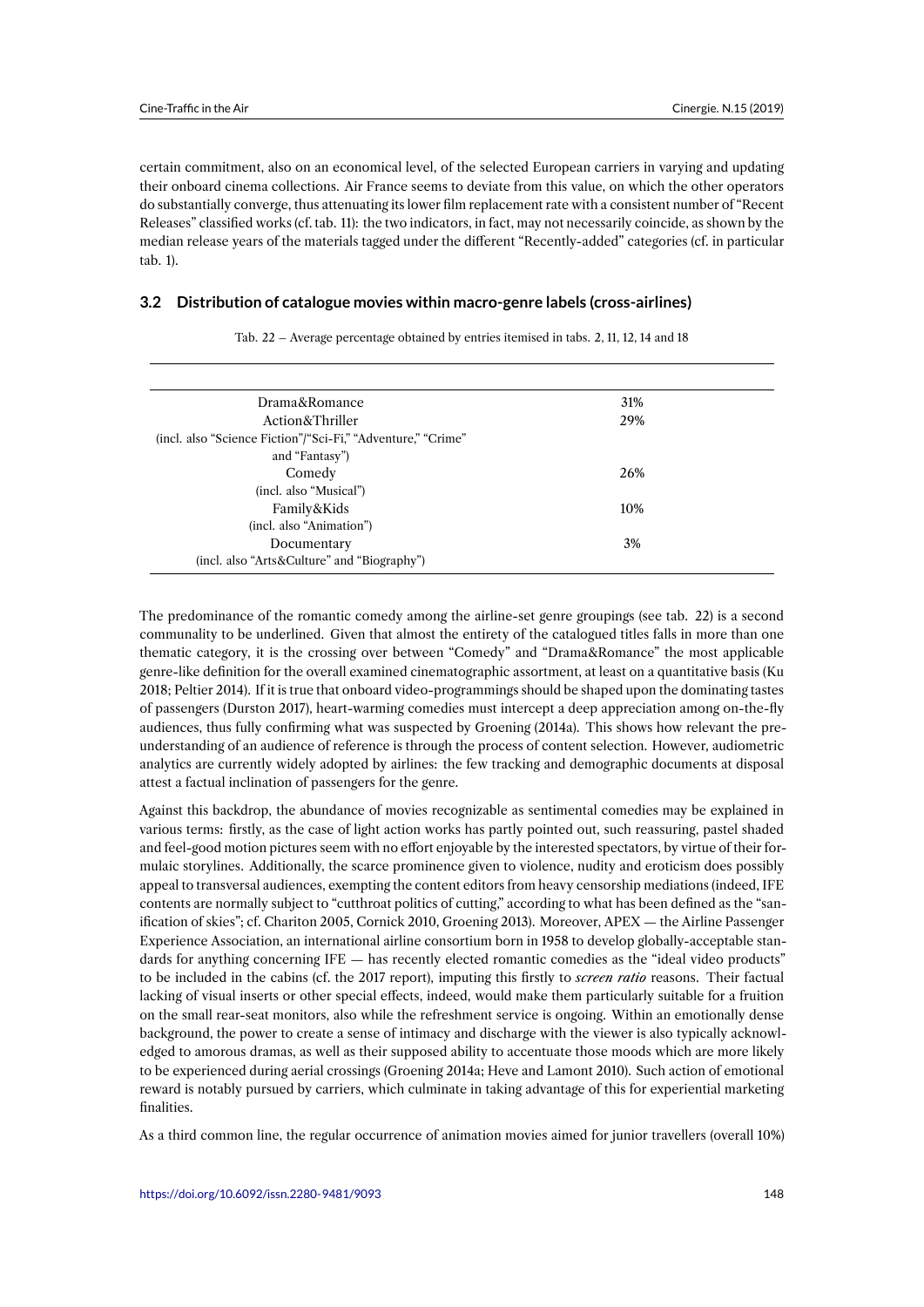seems to imply similar passenger management needs: as widely demonstrated (Durston 2017; Gitlin 2002; Groening 2014b), on-the-go cartoons are systematically called upon to pacify and distract the youngest onboard, not without some forms of parental controls, to be intended as means of legal protection (especially for Alitalia and KLM).

## **3.3 Available languages (cross-airlines)**

|                                | Soundtracks | Subtitles |
|--------------------------------|-------------|-----------|
| English                        | 59%         | 52%       |
| French                         | 47%         | 3%        |
| (inc. Paris French)            |             |           |
| German                         | 41%         | 2%        |
| Italian                        | 37%         | $< 0.5\%$ |
| Spanish                        | 32%         |           |
| Japanese                       | 27%         |           |
| Portuguese                     | 20%         |           |
| Others <sup>16</sup>           | 12%         | 11%       |
| Korean                         | 14%         |           |
| Chinese                        | 6%          | 25%       |
| (incl. Mandarin and Cantonese) |             |           |
| Russian                        | 5%          |           |
| Hindi                          | 3%          |           |
| Arabic                         | 2%          | 6%        |
|                                |             |           |

Tab. 23 – Average percentages obtained by entries itemised in tabs. 3, 9, 10, 15 and 19

Chart no. 23 proves how English maintains its status of "hypercentral lingua franca" (De Swaan 2001), as far as in-cabin cinema is considered. Assumed to be the global language, in line with the "anglo-globalism" theorised by Jonathan Arac (cf. Mikanowski, 2018), it remains the first choice for airlines both among dubbing options and subtitles (respectively 59% and 52% of the total entries), before French (47%), German (41%), Italian (37%) and Spanish (32%). Conversely, Chinese and its variations are mainly widespread among the subtitles' languages (25%). Fundamental to the multitude of routes to and from the Dragon Country and as a gesture of inclusion towards its native speakers, subtitles are often the most cost-effective solution to air carriers. While English appears to be the "currency of the universal" (Appadurai, 1996), thus, the pluralism of a multitude of national idioms (see footnote 11) has also to be accounted (in this, Asian languages seem to play a somehow leading role within the examined videolibraries).

### **3.4 Countries of production (cross-airlines)**

Tab. 24 – Average percentage obtained by entries itemised in tabs. 4, 7, 8, 16 and 20

| US                   | 53% |
|----------------------|-----|
| Others <sup>17</sup> | 18% |
| GB                   | 11% |
| FR                   | 10% |
| CN                   | 5%  |
| DE.                  | 5%  |
| IТ                   | 5%  |
| JΡ                   | 5%  |
| IN                   | 3%  |

<span id="page-20-0"></span><sup>16.</sup> Others: Danish, Dutch, Farsi, Hebrew, Norwegian, Polish, Romanish, Swedish, Tamil, Thai.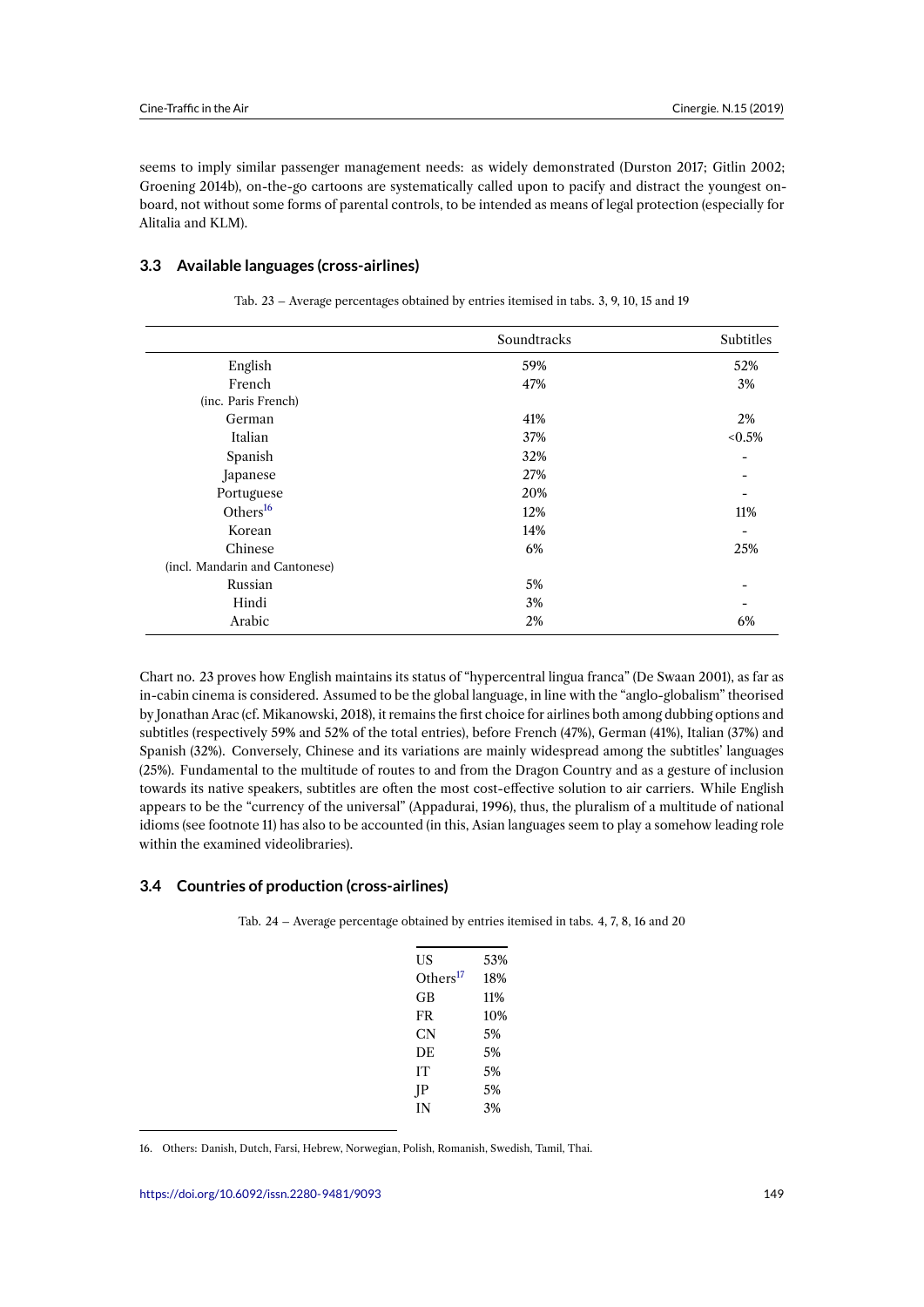#### Tab. 24 – Average percentage obtained by entries itemised in tabs. 4, 7, 8, 16 and 20

| KR. | 2%    |
|-----|-------|
| BE. | $1\%$ |
| BR  | $1\%$ |
| CА  | $1\%$ |

These observations are likewise mirrored by the preeminent geographical belongings of the same audiovisuals included onboard (see tab. 24), a composite flow dependent on several drivers, in a seamless tension between differing premises. On the one hand there is Hollywood, "anywhere and nowhere" (Bird, 2003: 48), "a place you can't geographically define" according to Miller (2001: 129, with reference to John Ford), with its worldwide circulating productions, generally proposed in multiple languages and on a supra-territorial degree (Iordanova 2017). On the other hand of this complex exercise of intercultural communication, a vast mixture of minor local and non-Western movies is featured as well. Moreover, the propensity towards coproduction movies may be read as an endeavour made by airlines to bridge the gap between local and international contents, contenting global palates without disappointing national appetites. From the data extracted, the first major category in which in-the-air movies may be classified according to their prevalent Countries of production is the one including mainstream global-reach films. These, thematically ecumenical, do largely fit to heterogeneous audiences, thanks to their scarcely objectional contents; mainly US made hits, they are sometimes shorn of Country-specific references within a rather usual procedure of domestification.

On a second instance, airlines ensure to feature those that could be exemplified as "globally diffused local contents" (i.e. that 18% of titles encompassed by the "Others" selector in tab. 24). Such movies are primarily included in the catalogues with respects to the airlines' network extension. The characteristic cosmopolitan attitude of this myriad of materials, along with the enthusiasm for cross-cultural encounters and for a borderless world strictly within airplane reach, seems specifically functional to the transportation market. This does often generate what was defined as the "flag handover" effect, a constructed impression of a ceaseless passing the (cinematographic) torch from one nation to another. The international assortment of indigenous cinematographic works follows the geographical macro-divisions into being among the biggest multinational companies, regarding goods and services global distribution (EMEA – Europe, Middle East, Africa, LATAM – Latin America and APAC – Asia Pacific).

Thirdly, this cinematographic horizon is normally enriched by flag branding and home-grown movies, namely the ones produced in the Country where the airline is formally based. Mainly used as a device of national branding and qualification, this core section is often reduced to folkloristic and archetypical icons, in accordance to "fakelore" logics (Thiesse 1999; cf. also Anderson 1991) and almost up to jingoism.

## **4 "The answer blows in the wind": conclusions**

In the light of the analysis undertaken, some conclusions are drawn. The main factors which affect the composition of the inflight videocatalogues provided by the five companies under investigation clearly depict that the whole topic can be disentangled only focusing on the issue of the mediated geographies. Given that "the relationship of audience to media contents is always mediated by culture or cultural identity" (Livingstone 1998: 22), inflight entertainment seems to engage constitutionally with the expression of manifold cultural tastes, due to the impression of cosmopolitanism on which the ideas of mobility, travel and tourism are commonly constructed.

Onboard cinematic assortments are shaped on a strong geopolitical drive. Such an artefact semblance of multiculturalism and reciprocal inclusion contribute to carve the image (and self-representation) of a globally mobile and cosmopolitan audience (cf. Jancovich 2003; Iordanova 2017), enabled by air travel to transcend

<sup>17.</sup> Others: Australia, Austria, Argentina, Burkina Faso, Cameroon, Colombia, Costa Rica, Denmark, Egypt, Ghana, Hungary, Hong Kong, Iceland, Iran, Ireland, Israel, Lebanon, Malaysia, Mexico, Monaco, Morocco, Netherland, Niger, Nigeria, Norway, Poland, Peru, Russia, Senegal, Singapore, South Africa, Spain, Sweden, Switzerland, Taiwan, Tunisia, United Arab Emirates, Venezuela.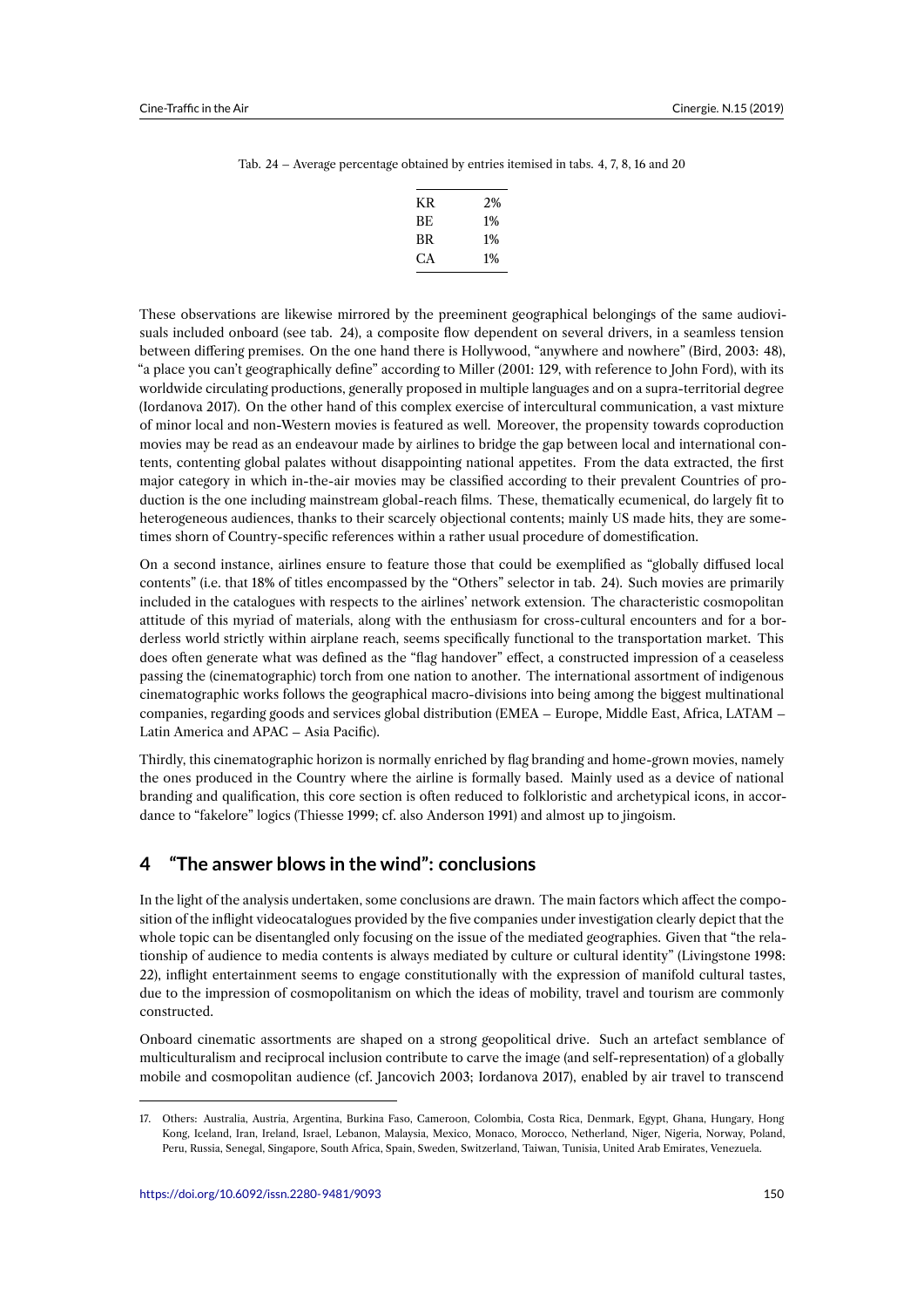

Figure 5: "Flag-Handover Effect" Aboard Qatar Airways Aircraft (source:APEX Experience)

national boundaries among cabin upholsteries decorated with globes, local culinary delights and aircraft liveries modelled after State ensigns. An intense international vocation has thus to intertwine with an equally grandiose Country-typical representation, as the geographical coefficients traced among the filmic portfolios examined clearly suggest.

According to the information so far collected, it seems that the entire onboard service challenge is rooted in those "uninterrupted negotiations between global and local" (Massey and Jess 1995: XX). With all evidence, on-the-fly cinema is a practice where those tensions are more visible and accentuated than in other media contexts. Indeed, local flavour has here to mix with a more global taste, as well as with contents exalting the airline's registration Country, the one which the carrier, as the technicalities impose, "flies the flag" (Button 2005; Fazzini 2007).

The relevance given to national cinemas (i.e. German works for Lufthansa, Dutch productions for KLM, Made in France cinema for Air France) is thus to be credited to that normative "meaningful linking" (Hoon Oum et al. 2000: 44) that each airline entertains with a certain State, of which it becomes not only a logistical driver, but also an economical (and somehow cultural) ambassador. After all, international regulations broadly assimilate aircrafts to supra-territorial consulates by epitomizing their Country of reference, underlined by continuous metonymical interplays, commonly used as marketing gimmicks. It could be therefore argued that IFE acts also as a territorialising agent for those autonomous geographical provinces that planes embody, in balance with an indispensable magnification of cosmopolitanism (the ideas of a "world-class entertainment" and of a "world view") fully observable in rhetoric such as "Say Yes to the World" (Lufthansa), "Think the World Differently" (Air Italy), "Your Window to the World" (South African), "Visit Places You Won't Find on a Map" (Emirates), "Service Without Borders" (Air China). *Vectors* of physical and symbolic mobility, airplanes are called upon to convey a value system founded on a sense of universalism and openness to the world. It was demonstrated that this internationalism is mainly due to the persistence of a strong relationship between inflight cinema and the airline's network of routes, as well as to the routine of adopting a geo-linguistic criterion defined on the passengers' most diverse backgrounds.

IFE is designated to *inter-tenere* a highly variegated segment of audience, arduous to be reified or objectified. Here, the traditional paradigm of audience profiling — gender, age and habitual location — has to be integrated with more peculiar customer clusters ("leisure," "business," "VFR Visiting Friends Relatives" and their different subclasses, cf. Maeran 2006), in their turn corresponding to precise spectatorial prototypes. In this sense, either the theorisations on the "constructed viewers" (Hartley 2002) or those on the "implied audience" (Ang 1991; Deuze 2007; Livingstone 1998) could prove to be appropriate to frame the process which led airlines to figure their passengers-spectators and consequently to design the best possible user experience.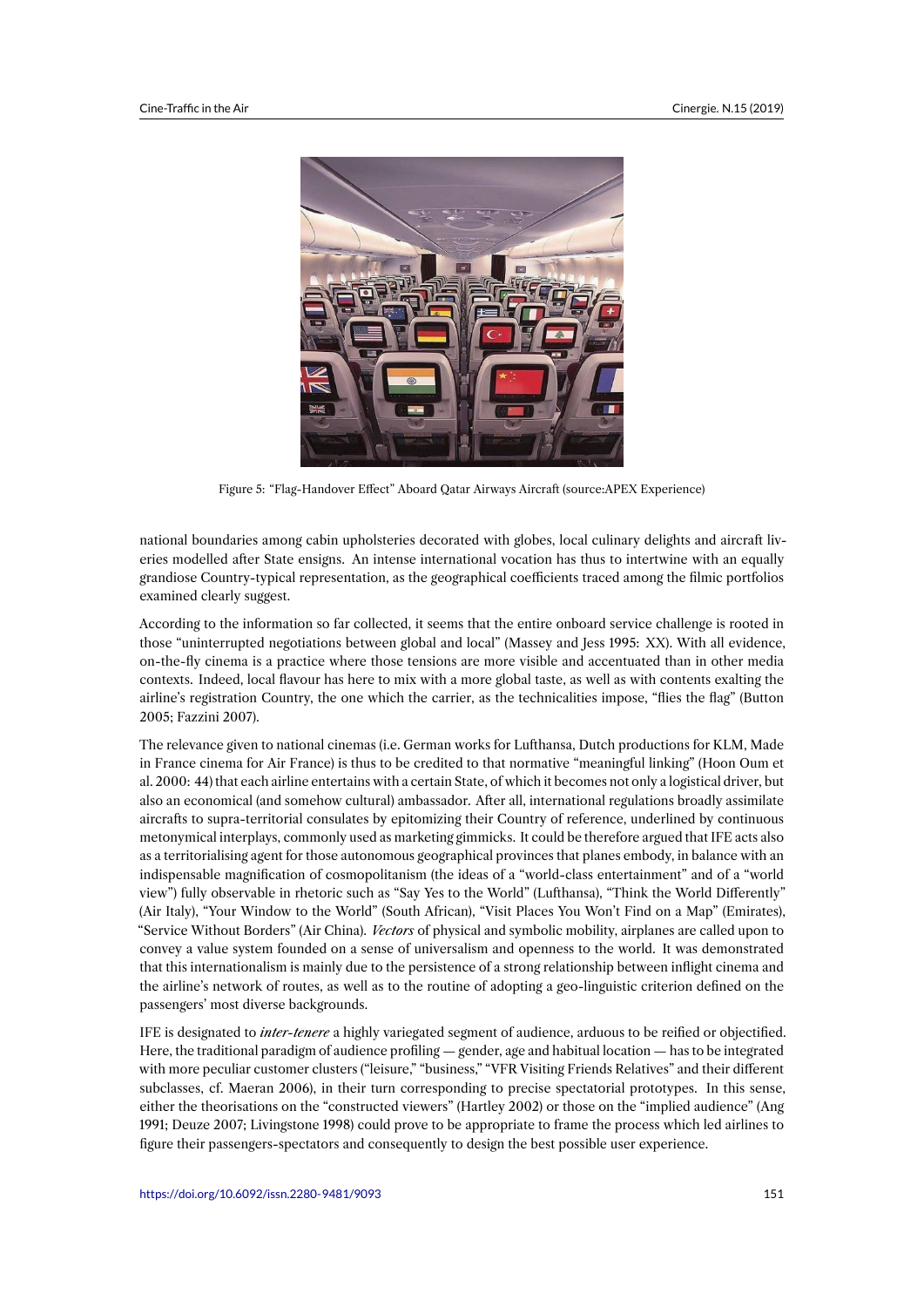The transnational circulation of cinema above the clouds seems conceivably to have been received with an excessive utopian outlook. IFE has with all likelihood facilitated a certain exchange of cultural contacts inside aeronautical cabins, placing at the travellers' disposal assorted collections of movies otherwise scarcely available outside of their national borders (Iordanova 2017). However, this has often occurred more for commercial, professional and industrial reasons than due to effective editorial concerns or *stricto sensu* cultural commitments. Considering the huge turnover of the sector, especially in terms of technological upgrading and rights management, the role played by producers, distributors and content providers has always to be borne in mind. In addition to such actors, strict legal regulations, for instance the one related to pricing models and post-theatrical distribution windows (Knittel 1999), limit strongly the freedom of airlines during the contents' selection processes, as well as some market requirements (i.e. box office performance, recognisability, capacity of generating buzz).

Most of all, inflight cinema line-ups are built upon carriers' commercial strategies. Inflight cinema, indeed, constitutes a worthwhile investment as long as it continues to be intended as "part of the total brand experience and identity" (Phalen 2012). Given the lack of hard products within a service-based business as that of aviation, IFE therefore represents a rare opportunity to establish a value-driven touchpoint with customers (Rosati 2018: 78–9; cf. also the "ing-the-thing" theory, Pine II and Gilmore 1999).

As David Flexer wrote in 1957,

airlines […] are so much alike — they fly similar planes, over similar routes, on similar schedules, at exactly the same fares — they have to lure us aboard with all sorts of not very significant fringe benefits, such as red carpets, national culinary specialties or maybe even sarongs. The latest seduction wrinkle up wonder is movies in flight […] (1957: 24–25)

It is evident that inflight cinema established itself as a tool to devise differentiation among companies, employed more with purposes of competitive advantage than as a revenue-generating service. It was noted that differentiation is usually pursued more in the well measured selection of world movies, rather than in the inclusion of Hollywood-revolving titles.

Consequently, the case analyses prove the insistence through which airlines strive to develop a distinctiveness of their onboard IFE platform, that coherency to a certain "framework identity" usually accomplished by the traditional tv broadcasters (cf. Barra 2015). This is in the first instance aimed to lend visibility, significance and attractiveness to their same presence on a highly combative marketplace, leveraging on their corporate awareness as well. IFE video libraries, thus, have progressively emerged as *vehicles* of symbolic and experiential promises through a subtle, but innovative enough, commercial scheme. Such expedient perpetuates each time the cabin gets darkened, the roller shades are down and new stories run on the screens: with the risk of culture lag kept to the minimum, it will indeed be love at first flight.

## **References**

Alamdari, Fariba (2009). "Airline in-flight entertainment: the passengers' perspective." *Journal of Air Transport Management* 5(4): 203–209.

Amaro Mugnaini, Manoela (2010). *Airplane Mode.* Second-cycle degree dissertation. Berlin: Berlin School of Creative Leadership.

Anderson, Benedict (1991). *Imagined Communities*. London: Verso.

Ang, Ien (1991). *Desperately Seeking the Audience.* London-New York: Routledge.

Appadurai, Arjun (1996). *Modernity At Large: Cultural Dimensions of Globalization*. Minneapolis: University of Minnesota Press.

Augé, Marc (1995). *Non-Places. Introduction to an Anthropology of Supermodernity*. London: Verso (firstly published in 1992 as *Non-Lieux, Introduction à une anthropologie de la surmodernité*. Paris: éditions du Seuil).

—— (1997). *L'Impossible voyage. Le tourisme et ses images*. Paris: Payot & Rivages.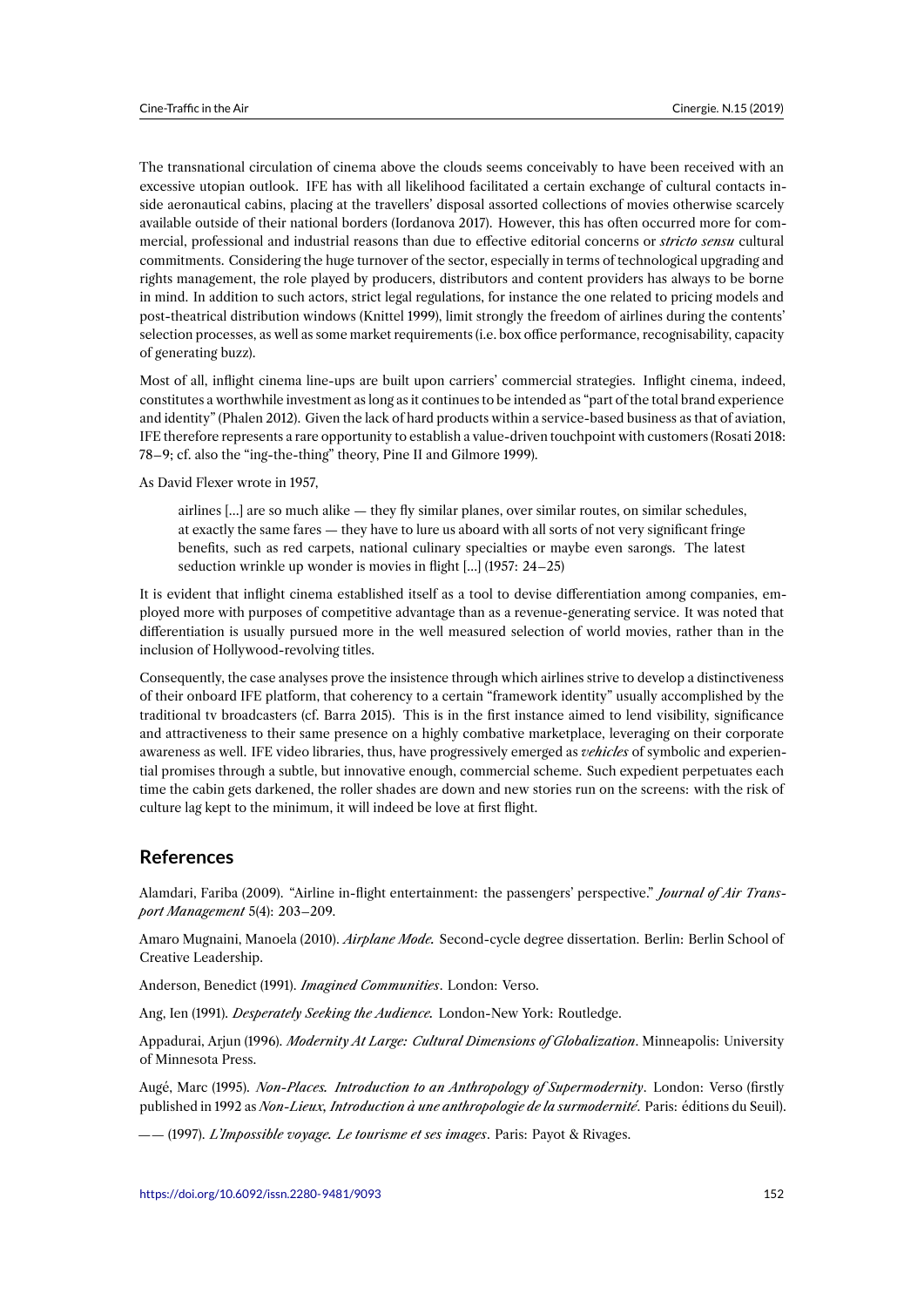—— (2009). *Pour une anthropologie de la mobilité*. Paris: Payot & Rivages.

Barra, Luca (2015). *Palinsesto. Storia e tecnica della programmazione televisiva*. Roma-Bari: Laterza.

Barra, Luca and Paolo Noto (2019). "The Italian Submissions to the Academy Awards and Their Foreign Digital Distribution." *International Circulation of Italian Cinema*. https://www.italiancinema.it/the-italiansubmissions-to-the-academy-awards-and-their-foreign-digital-distribution/ (last accessed 18-01-19).

Billig, Michael (1995). *Banal Nationalism*. London: Sage.

Bird, S. Elizabeth (2003). *The Audience in Everyday Life: Living in a Media World*[. London-New York:](https://www.italiancinema.it/the-italian-submissions-to-the-academy-awards-and-their-foreign-digital-distribution/) [Routledge.](https://www.italiancinema.it/the-italian-submissions-to-the-academy-awards-and-their-foreign-digital-distribution/)

Button, Kenneth et al. (2005). *A Dictionary of Transport Analysis*. Cheltenham Glos: Edward Elgar.

Casetti, Francesco (2008). "L'esperienza filmica e la ri-locazione del cinema." *Fata Morgana* 4: 23–40.

—— (2012). "The Relocation of Cinema." *NECSUS: European Journal of Media Studies* 2. https://www.necsusejms.org/the-relocation-of-cinema/ (last accessed 25-11-2018)

—— (2015). *The Lumière Galaxy. Seven Key Words for the Cinema to Come.* New York: Columbia University Press.

[Castells, Manuel \(1996\).](https://www.necsus-ejms.org/the-relocation-of-cinema/) *The Rise of the Network Society. The Information Age: Economy, Society and Culture* (Vol. I). Oxford: Blackwell.

Chariton, Debbie (2005). "Cut It Out! The Art of Editing Feature Film for the Airline Market." *Avion* 10(2): 20–29.

Corbin, Alain (1995). *L'avènement des loisirs (1850–1960).* Paris: Aubier.

Cornick, Michael (2010). "Cut, Spliced and Dubbed for the Sky: Film Censorship and the Airline Industry." *Journal of Popular Film and Television* 36(4): 174–179.

De Swaan, Abram (2001). *Words of the World. The Global Language System*. Cambridge: Polity.

Deuze, Mark (2007), *Media Work*. Malden: Polity Press.

Durston, James (2017). "Inside the billion-dollar, super-censored infight movie industry." *CNN Online*. https: //edition.cnn.com/travel/article/secrets-of-in-flight-movies/index.html (last accessed 22.06.2018).

Fanchi, Mariagrazia (2013). *L'audience*. Roma-Bari: Laterza.

Fazzini, Marco (2007). *Le alleanze strategiche fra compagnie aeree. Processi operativi, strumenti di con[trollo](https://edition.cnn.com/travel/article/secrets-of-in-flight-movies/index.html) [e misurazione delle performances](https://edition.cnn.com/travel/article/secrets-of-in-flight-movies/index.html)*. Milano: Franco Angeli.

Flexer, David (1957). "Inflight." *The New Yorker*, 2nd June 1957: 24–25.

Fuhrt, Borko (ed.) (2008). *Encyclopedia of Multimedia. 2nd Edition.* New York: Springer.

Gasparini, Giovanni (1998). *Sociologia degli interstizi*. Milano: Bruno Mondadori.

Gemini, Laura (2008). *In viaggio. Immaginario, comunicazione e pratiche del turismo contemporaneo*. Milano: Franco Angeli.

Giaccardi, Chiara (2003). *L'io globale. Dinamiche della socialità contemporanea*. Roma-Bari: Laterza.

Gitlin, Todd (2002). *Media Unlimited. How the Torrent of Images and Sounds Overwhelm Our Lives*. New York: Picador.

Govil, Nitin (2004). "Something Spatial in the Air: In-Flight Entertainment and the Topographies of Modern Air Travel." In *Media/Space: Place, Scale and Culture in a Media Age*, edited by Anna McCarthy and Nick Couldry, 176–203. London-New York: Routledge.

Groening, Stephen (2008). "Film in Air: Airspace, In-Flight Entertainment and Nontheatrical Distribution." *The Velvet Light Trap* 62: 3–14.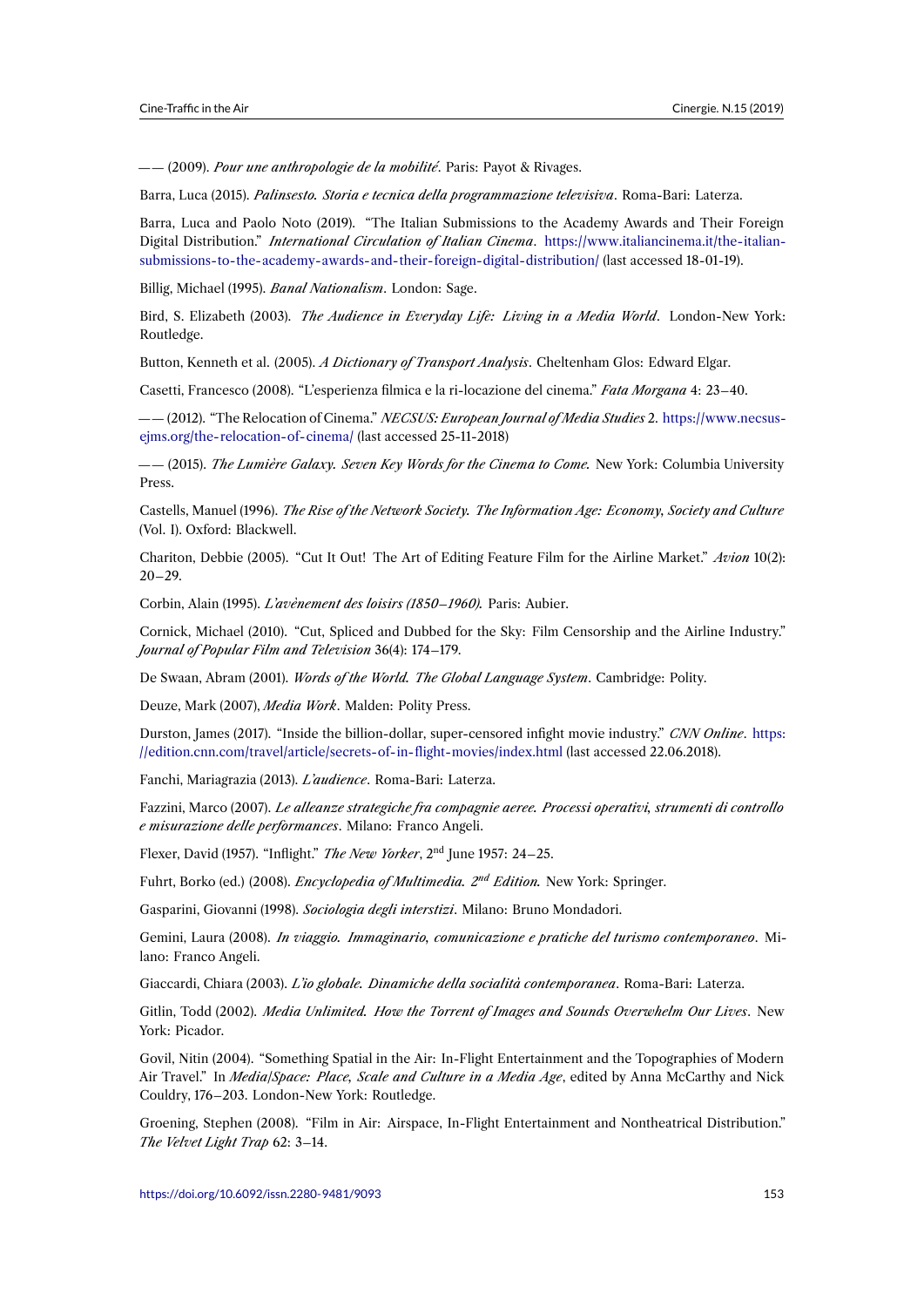—— (2013). "Aerial Screens." *History and Technology: An International Journal* 29(3): 282–300. https://doi. org/10.1080/07341512.2013.858523.

—— (2014). "Crying while Flying: The Intimacy of Inflight Entertainment." *Écranosphère* 1: 25–37.

—— (2014). *Cinema beyond Territory: Inflight Entertainment and Atmospheres of Globalisation*[. London:](https://doi.org/10.1080/07341512.2013.858523) [British Film Institute.](https://doi.org/10.1080/07341512.2013.858523)

—— (2016). "´No One Likes to Be a Captive Audience´: Headphones and In-Flight Cinema." *Film History: An International Journal* (28)3: 114–138. https://doi.org/10.2979/filmhistory.28.3.06.

Hartley, John (2002). "The Constructed Viewer." In *Television Studies*, edited by Toby Miller, 130–148. London: British Film Institute.

Hazelton, John (2011). "Up in the Air." *Screen Daily Online*[. <https://www.screenda](https://doi.org/10.2979/filmhistory.28.3.06)ily.com/ reports/features/upin-the-air/5035463.article> (last accessed 14-11-2018).

Heimann, Jim and Allison Silver (2016). *Travel*. Köln : Taschen.

Heye, Andreas and Alexandra Lamont (2010). "Mobile Listening Situations in Everyday Life: The Use of MP3 Players while Travelling." *Music Scientiae* 14(1), 95–120. https://doi.org/10.1177/102986491001400104.

Hoon Oum, Tae et al. (2000). *Globalization and Strategic Alliances: the Case of the Airline Industry*. Oxford: Pergamon.

Iordanova, Dina (2017). "Global Film at Global Airlines." *[Journal of Film and Screen Media](https://doi.org/10.1177/102986491001400104)* 14: 74–93. http: //www.alphavillejournal.com/Issue14/ArticleIordanova.pdf (last accessed 10-11-18).

Iyer, Pico (2001). *The Global Soul. Jet-Lag, Shopping Malls and the Search for Home*. New York: Vintage.

Jancovich, Mark et al. (2003), *The Place of the Audience: Cultural Geographies of Film Consumption*. Lo[ndon:](http://www.alphavillejournal.com/Issue14/ArticleIordanova.pdf) [Bloomsbury.](http://www.alphavillejournal.com/Issue14/ArticleIordanova.pdf)

Kemp, Stuart (2016). "In-Flight Entertainment: Cinemas In The Sky." *Screen International Online* 9. https: //www.screendaily.com/features/in-flight-entertainment-cinemas-in-the-sky/5103540.article (last accessed 12-12-18).

Knittel, Barry (1999). "The Odyssey of Licensing Inflight Entertainment." *Avion* 3(2): 25–33.

[Ku, Caroline \(2018\). "What Passengers Like to Watch While Flying."](https://www.screendaily.com/features/in-flight-entertainment-cinemas-in-the-sky/5103540.article) *APEX Experience* 8(2): 67–71.

Livingstone, Sonia (1998). "Audience Research at the Crossroad. The «Implied Audience» in Media and Cultural Theory." *European Journal of Cultural Studies*, 1(2).

Maeran, Roberta (2006). *Ricerche di psicologia del turismo*. Bologna: Patron.

Mascheroni, Giovanna (2007). *Le comunità viaggianti. Socialità reticolare e mobile dei viaggiatori indipendenti*. Milano: Franco Angeli.

Massey, Doreen and Pat Jess (eds.) (1995). *A Place in the World? Places, Cultures and Globalization*. New York: Oxford University Press.

Meyrowitz, Joshua (1985). *No Sense of Place. The Impact of Electronic Media on Social Behavior*. New York: Oxford University Press.

Meza, Ed (2018). "Homegrown Hits Have German Box Office Humming." *Variety*. https://variety.com/2018/ film/global/home-grown-hits-have-german-box-office-humming-1203018029/ (last accessed 09-02-2019).

Miller, Toby et al. (2001). *Global Hollywood*. London: British Film Institute Publishing.

Mikanowski, Jacob (2018). "Behemoth, Bully, Thief: How the English Language is [Taking Over the Planet."](https://variety.com/2018/film/global/home-grown-hits-have-german-box-office-humming-1203018029/) *The Guardian*. [https://www.theguardian.com/news/2018/jul/27/english-language](https://variety.com/2018/film/global/home-grown-hits-have-german-box-office-humming-1203018029/)-global-dominance (last accessed 18-01-19).

Mingo, Isabella (2003). *Il tempo del loisir. Media, new media e altro ancora*. Milano: Guerini e Associati.